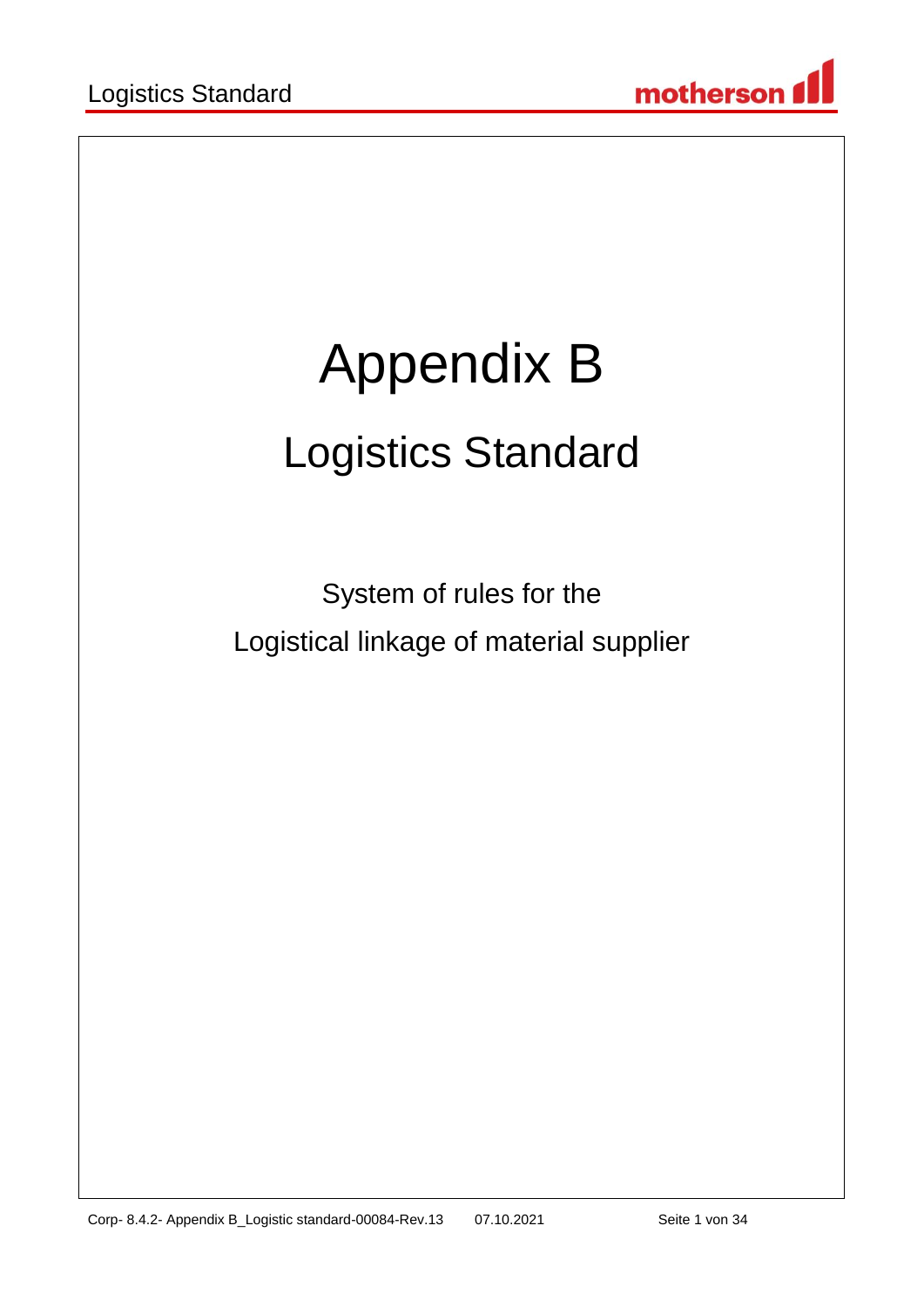

# **Table of Contents**

| 1.1        |                                                                              |  |
|------------|------------------------------------------------------------------------------|--|
| 1.2        |                                                                              |  |
| 1.3        |                                                                              |  |
| 1.4        |                                                                              |  |
| 1.5        | General overview of process for determining the logistics costs 5            |  |
|            |                                                                              |  |
|            |                                                                              |  |
|            |                                                                              |  |
| 3.1        |                                                                              |  |
| 3.2        |                                                                              |  |
| 3.3        |                                                                              |  |
| 3.4        |                                                                              |  |
| 3.5        |                                                                              |  |
| 3.6        |                                                                              |  |
| 3.7        |                                                                              |  |
| 3.7.1      |                                                                              |  |
| 3.7.2      |                                                                              |  |
| 3.7.3      |                                                                              |  |
| 3.7.4      |                                                                              |  |
| 3.7.5      |                                                                              |  |
| 3.8        |                                                                              |  |
| 3.9        |                                                                              |  |
|            |                                                                              |  |
|            |                                                                              |  |
| 4.1        |                                                                              |  |
| 4.2        |                                                                              |  |
| 4.3        |                                                                              |  |
| 4.4        |                                                                              |  |
| 4.5<br>4.6 |                                                                              |  |
|            |                                                                              |  |
|            |                                                                              |  |
|            |                                                                              |  |
| 4.7        |                                                                              |  |
| 4.8        |                                                                              |  |
| 4.8.1      |                                                                              |  |
| 4.9        |                                                                              |  |
| 4.10       |                                                                              |  |
|            |                                                                              |  |
| 5          |                                                                              |  |
| 5.1        |                                                                              |  |
| 5.2        | Responsibility for transport that of the supplier with Incoterm DAP/ DDP  20 |  |
| 5.2.1      |                                                                              |  |
| 5.2.2      |                                                                              |  |
|            |                                                                              |  |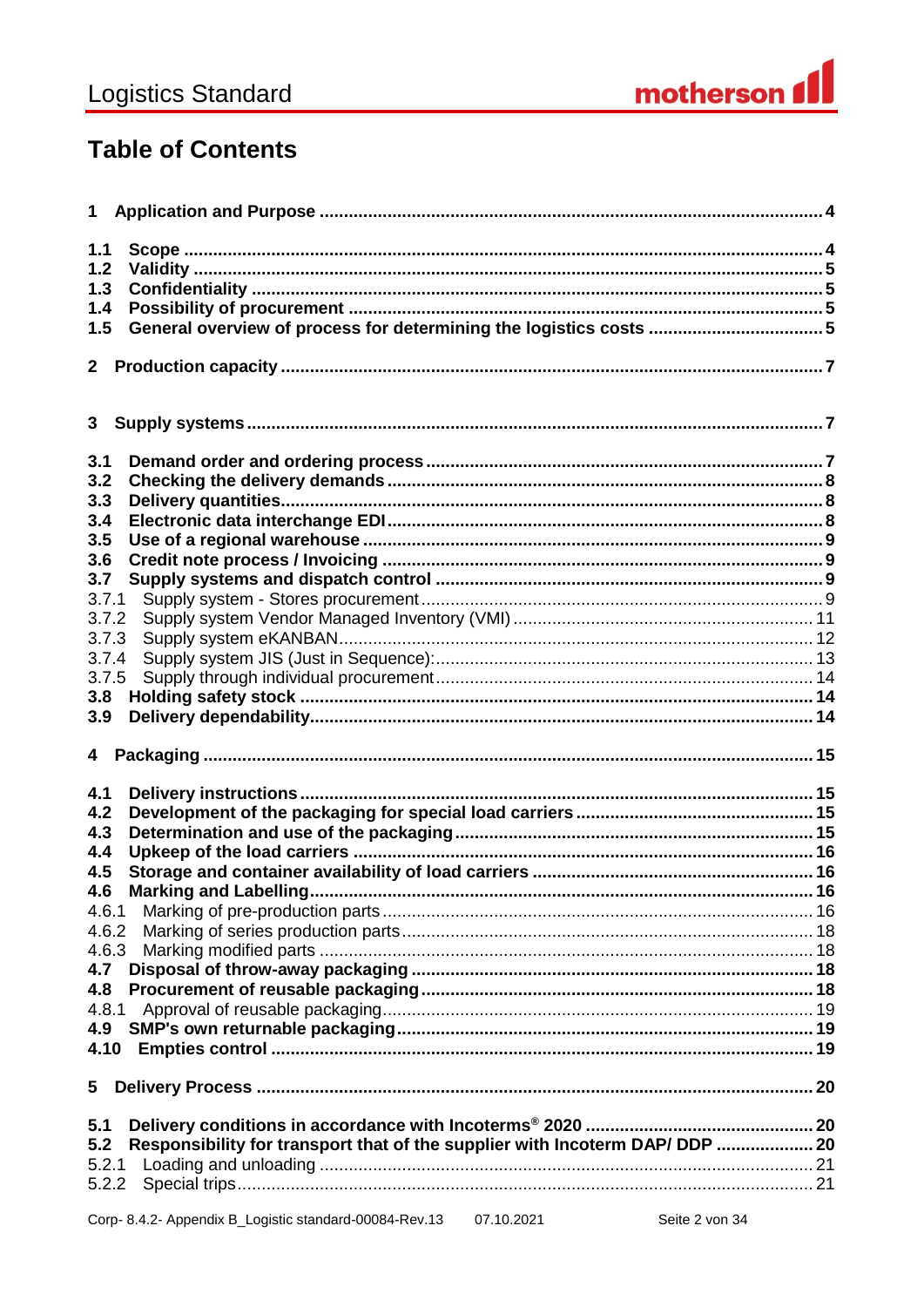# **Logistics Standard**



| 5.3                                                                             |  |
|---------------------------------------------------------------------------------|--|
| 5.3.1                                                                           |  |
| 5.3.2                                                                           |  |
| 5.4                                                                             |  |
| 5.5                                                                             |  |
| 5.6                                                                             |  |
| 5.6.1                                                                           |  |
| 5.6.2                                                                           |  |
|                                                                                 |  |
| 5.7                                                                             |  |
| 5.8                                                                             |  |
|                                                                                 |  |
| 5.9                                                                             |  |
| 5.10                                                                            |  |
| 5.11                                                                            |  |
|                                                                                 |  |
|                                                                                 |  |
|                                                                                 |  |
|                                                                                 |  |
| 7 <sup>7</sup>                                                                  |  |
|                                                                                 |  |
|                                                                                 |  |
|                                                                                 |  |
|                                                                                 |  |
| 8.1                                                                             |  |
| 8.2                                                                             |  |
|                                                                                 |  |
| 8.3                                                                             |  |
| 8.4                                                                             |  |
| 8.5                                                                             |  |
| 8.6                                                                             |  |
| 8.7                                                                             |  |
|                                                                                 |  |
| 9                                                                               |  |
|                                                                                 |  |
| Definition and delimitation of A-price, B-price and logistics costs  29<br>9.1  |  |
|                                                                                 |  |
| 9.2.1                                                                           |  |
|                                                                                 |  |
| 9.2.2                                                                           |  |
| 9.2.3                                                                           |  |
| 9.3                                                                             |  |
| 9.3.1                                                                           |  |
| 9.3.2                                                                           |  |
|                                                                                 |  |
| 9.4                                                                             |  |
| Composition of A- and B-price without the usage of regional warehouses32<br>9.5 |  |
| Composition of A- and B-price with the usage of regional warehouses 32<br>9.6   |  |
|                                                                                 |  |
| 10                                                                              |  |
|                                                                                 |  |
|                                                                                 |  |
|                                                                                 |  |
| 11                                                                              |  |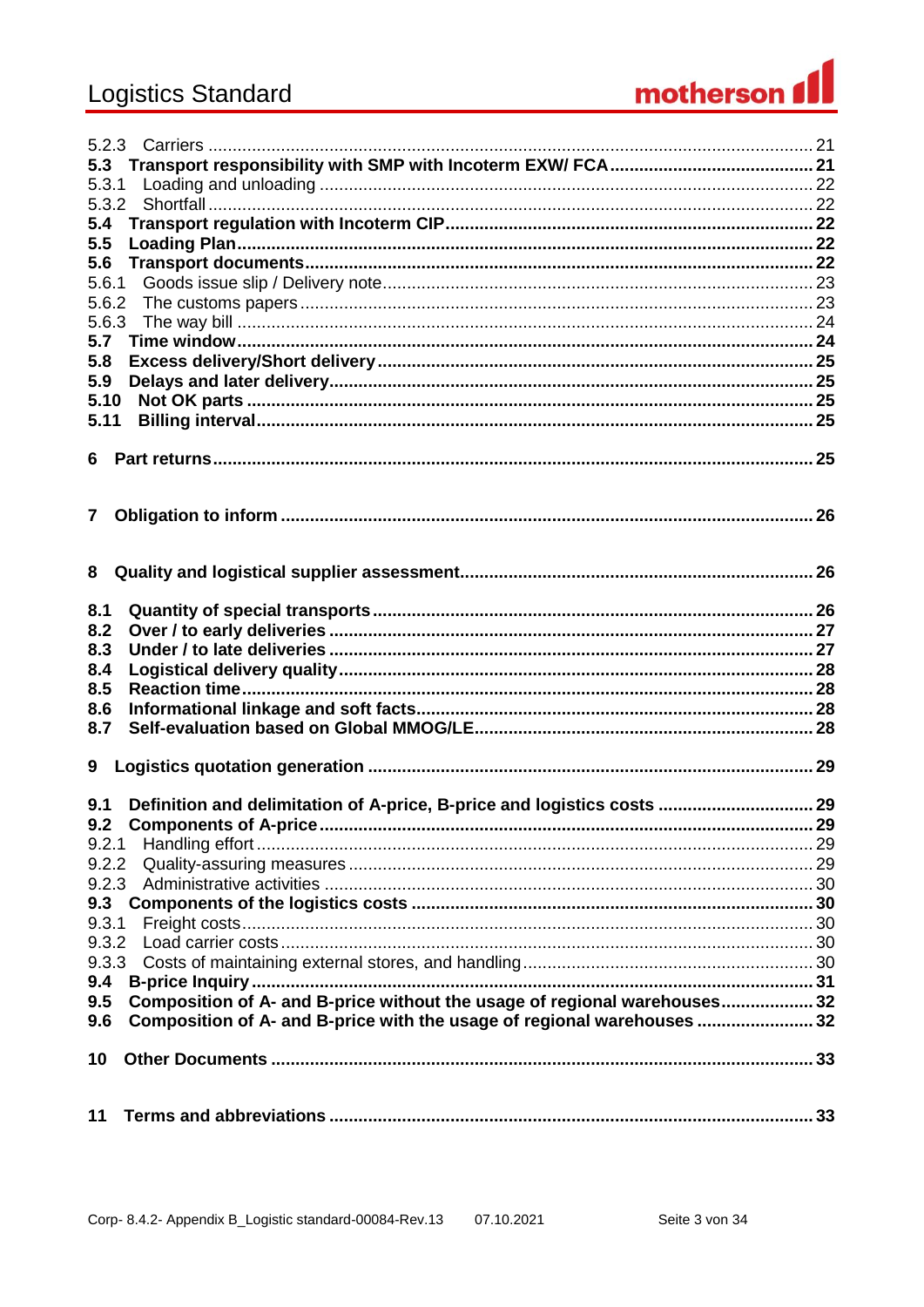

# <span id="page-3-0"></span>**1 Application and Purpose**

The logistics standard governs the logistical linkage from the material supplier to SMP.

The requirements contained in this standard are aligned to the currently necessary preconditions for setting up stable logistics processes between the supplier and the plants of SMP, in the meaning of a durable cooperation in mutual partnership.

The logistics standard is a fixed component of the SMP terms and conditions of purchase and thus defines the required logistical scope of work for the bid price.

For determining the freight and packing costs, there is a separate calculation data sheet that is used for each item.

The logistics standard will be enhanced with additional process-relevant components after the order placement of the scope of delivery/supply, in the framework of a logistics agreement (e.g. emergency concept, contact person and reachability, delivery window in goods receiving) and countersigned by both the parties.

SMP aligns itself with the standard delivery systems currently practised in the automobile industry.

They are:

- Stores procurement
- VMI (Vendor Managed Inventory)
- eKanban
- JIS (Just in Sequence):

The detailed description is provided in the chapter Supply Systems and Dispatch Control. An overview is also provided in the VDA – Recommendation 5010.

The decision for a particular supply system to be employed in each case depends on which logistics process has the best optimised costs. At SMP, the supply systems stores procurement, VMI (Vendor Managed Inventory) and KANBAN are essentially differentiated in the command process for the dispatch control on the supplier side. SMP expects from the suppliers the readiness for deployment and implementation of these systems without cost to SMP.

The JIS supply system requires a separate logistics specification for the price indexing.

Abbreviations and terms are explained in section 11 and can be recognised from the BLOCK CAPITALS when they are named the first time.

#### <span id="page-3-1"></span>**1.1 Scope**

The logistics standard applies to all SMP sites and affiliated companies of the SMP group according to § 15 AktG and must be fulfilled by all partners who supply production material to the SMP plants. This includes suppliers of production material as well as packaging material which may have an impact on product characteristics or customer requirements. No distinction is made whether the scope of services is contracted directly by an OEM or by SMP.

If there are contradictions between these requirements and other regulations, the legal regulations apply, unless otherwise declared.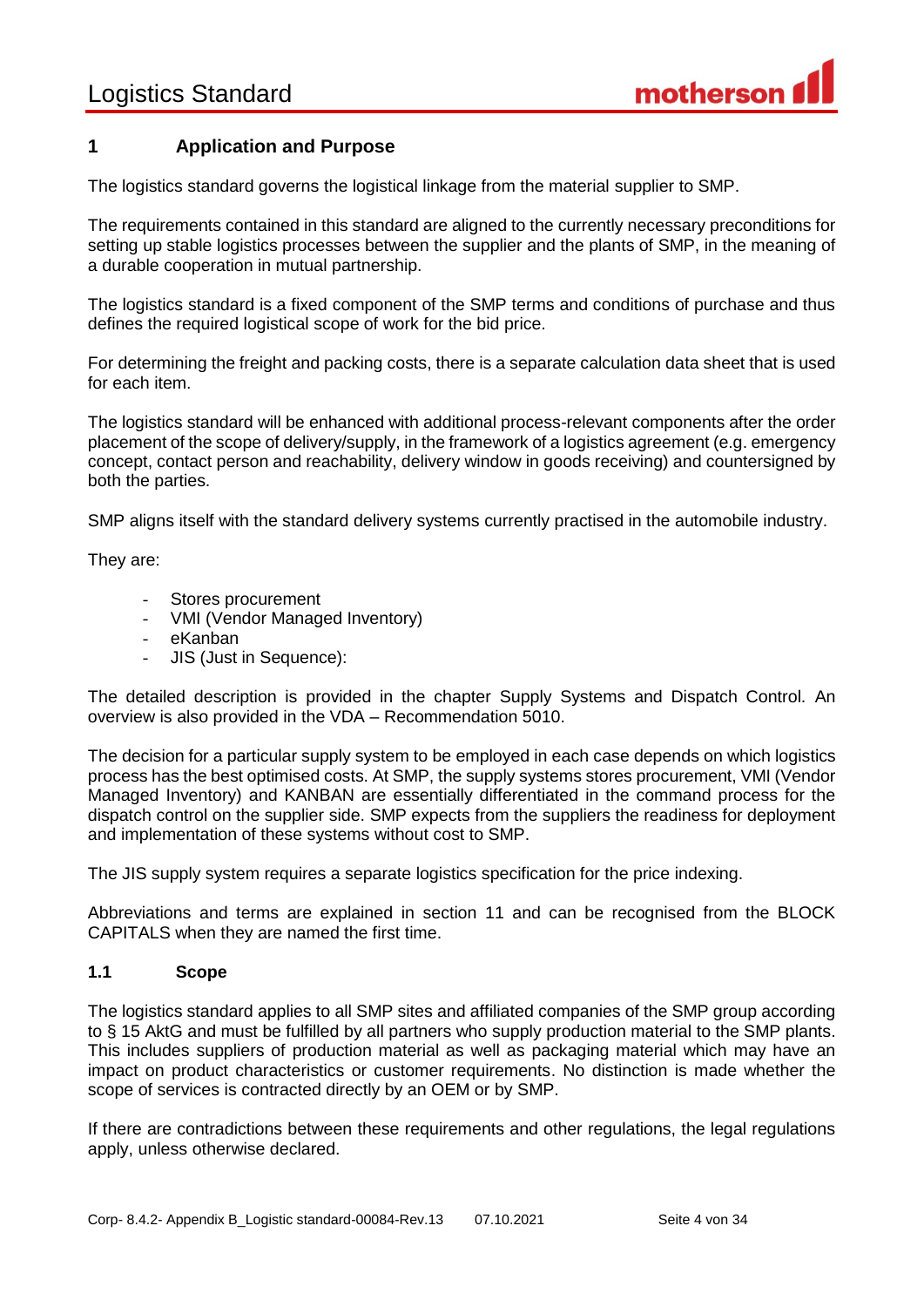

# <span id="page-4-0"></span>**1.2 Validity**

The version of the logistics norm that is being used at the time of making the inquiry will continue to hold good. In the meaning of the continuous improvement process, the requirements can be matched to changing processes. Changes at a later time require a written agreement between the supplier and SMP. The logistics standard is valid from the 1<sup>st</sup> delivery (already in the pre-series phase).

# <span id="page-4-1"></span>**1.3 Confidentiality**

SMP and its suppliers undertake to treat any determinations and agreements made as well as the corresponding documents in the strictest confidence. Both parties agree that they will make important information actively available to the other party.

### <span id="page-4-2"></span>**1.4 Possibility of procurement**

The documents and forms concurrently applicable along with the logistics standard and agreement, such as the logistics data sheet, packaging data sheet, packaging guideline, load carrier catalogue, EDI GUIDELINE and dispatch instructions can be downloaded in their respective latest versions on the SMP Internet page [\(https://www.smp-automotive.com/en/suppliers\)](https://www.smp-automotive.com/en/suppliers) and from PriSMa.

# <span id="page-4-3"></span>**1.5 General overview of process for determining the logistics costs**

#### **Components:**

| Before awarding<br>the order:                                                                                                                                                                                                                                                                                                                                   |                                                                                                                                                                                                                                                                                |                             |
|-----------------------------------------------------------------------------------------------------------------------------------------------------------------------------------------------------------------------------------------------------------------------------------------------------------------------------------------------------------------|--------------------------------------------------------------------------------------------------------------------------------------------------------------------------------------------------------------------------------------------------------------------------------|-----------------------------|
| specification.<br>Concurrently applicable documents and detailed description:<br>Logistics<br>EDI Guideline Requirements for the VDA recommendations for VDA goods tag (4902), transmitted goods<br>standard<br>issue slips (4912) and electronic delivery note (4913)<br>Packaging guideline: Criteria that must be kept in mind for the packaging development |                                                                                                                                                                                                                                                                                | For all service scopes      |
| Requirements<br>specifications for<br>purchased parts                                                                                                                                                                                                                                                                                                           | Defines the supply system and contains the correct parameter specifications for price indication by the<br>per component group<br>supplier                                                                                                                                     |                             |
| Calculation sheet Appendix to the purchased parts requirements specification (Excel table of calculations). Contains detailed<br>specifications for determining the container and freight costs as well as costs of a regional warehouse<br>for logistics                                                                                                       |                                                                                                                                                                                                                                                                                | per component group         |
| After order<br>placement:                                                                                                                                                                                                                                                                                                                                       |                                                                                                                                                                                                                                                                                |                             |
|                                                                                                                                                                                                                                                                                                                                                                 | Based on the logistics standard                                                                                                                                                                                                                                                | per supplier/<br>Part scope |
| Logistics<br>agreement                                                                                                                                                                                                                                                                                                                                          | Logistics data sheet<br>Based on the logistics standard and the calculation sheet for logistics costs. The container turnaround<br>days are defined and other details of the logistics link are agreed<br>(Delivery frequency, opening times on the weekend, min - max stocks) | per supplier/ assembly      |
|                                                                                                                                                                                                                                                                                                                                                                 | Packaging data sheet:<br>Describes the packaging used in detail                                                                                                                                                                                                                | per component group         |
|                                                                                                                                                                                                                                                                                                                                                                 | Emergency concept:                                                                                                                                                                                                                                                             |                             |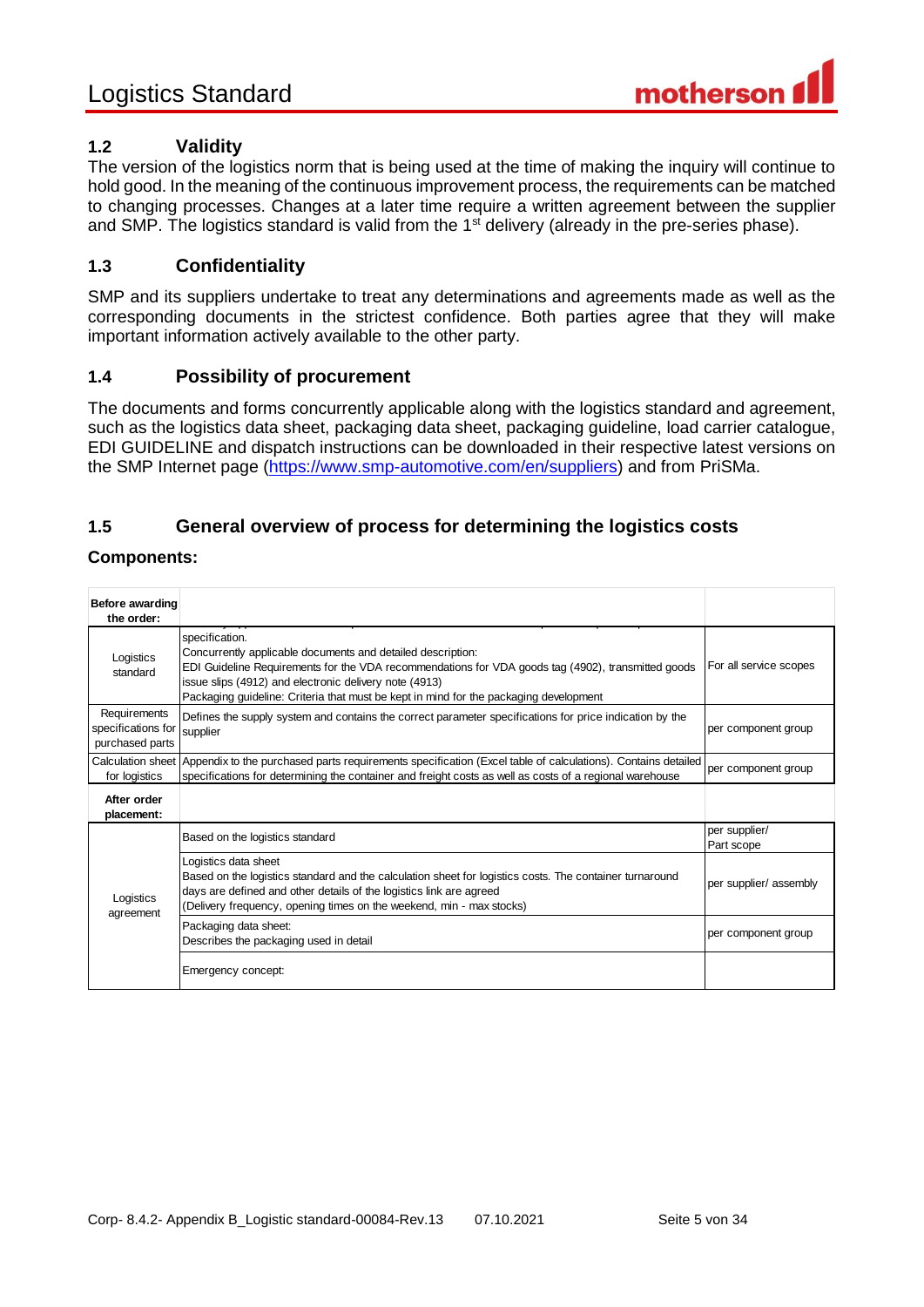

# **General Overview:** Process for determining the logistics costs

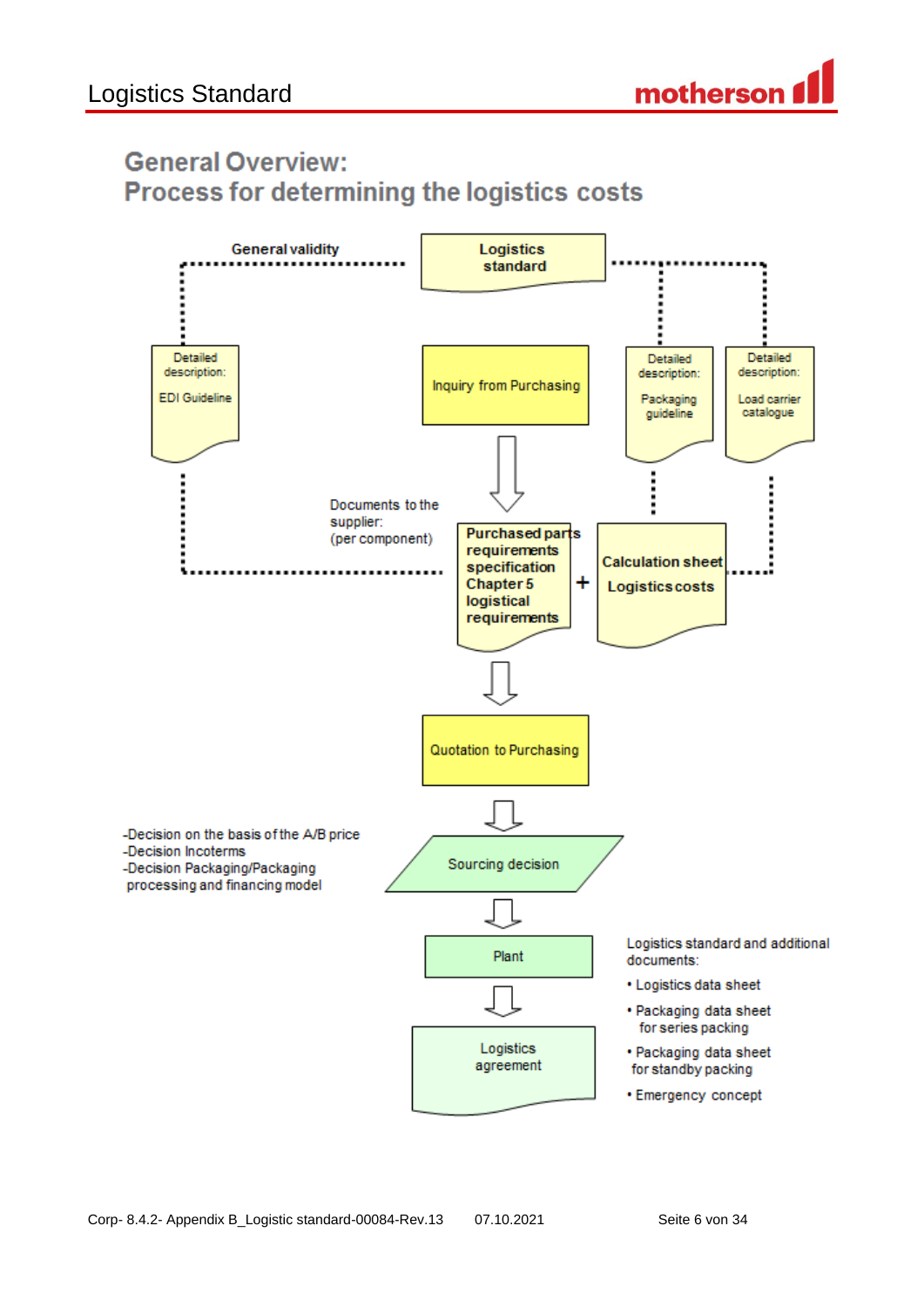

# <span id="page-6-0"></span>**2 Production capacity**

The supplier must ensure that in all stages of the product cycle (pre-production to after-sales), a corresponding capacity and resource planning is carried out, so that the needed requirements including variants can be supplied in time.

For monitoring the production capacities that are specified and made available, both the non-binding requirement previews as well as the binding requirement data in the DEMAND ORDER across the entire preview range must be taken into consideration.

The supplier must bring production and supply bottlenecks (also from other vendors and partners in the supply chain) to the attention of SMP well in time. In this context, the lead time for the TRANSPORT to the corresponding SMP plants has to be taken into account.

At the time of the contract sign-off, the supplier is obliged to notify the average and maximum weekly capacity that is planned for SMP. Moreover, the actions required to reach the maximum weekly capacity must be specified. In the standard, the suppliers have to be prepared for permanent quantity increases/ reductions of 20% within a lead time of one month based on the average weekly capacity. If SMP wishes to specify different requirements for the capacity flexibility of the supplier, such requirements will be agreed to separately (see the logistics agreement).

# <span id="page-6-1"></span>**3 Supply systems**

SMP binds its suppliers in standardised processes of material procurement. An overview and classification of the current standard delivery forms of the automobile industry can be obtained, for example, from the VDA Recommendation 5010.

The following supply systems are used at SMP:

- 1. Stores procurement
- 2. Vendor Managed Inventory (VMI)
- 3. eKanban
- 4. just in sequence (JIS)

The demand ordering and purchase ordering is the same for all supply systems. The supply systems are distinguished by their dispatch control on the supplier side.

#### <span id="page-6-2"></span>**3.1 Demand order and ordering process**

The suppliers will get a daily or weekly demand order in accordance with VDA 4905. The itemspecific demand consists of several DELIVERY APPORTIONMENTS, which contain additional data regarding delivery quantities and delivery due dates.

Generally, the SMP plant forecasts its requirement in the framework of a preview for several months. The demand/preview contains

- A fixed period with daily requirements
- An anticipatory period with weekly and monthly requirements

The required process for setting up a telecommunications connection is described in the SMP EDI Guideline. The requirement preview is not acceptance-mandatory for SMP, does not represent an entitlement to delivery and is independent of the supply system. SMP reserves the right to increase or reduce demands at short notice, or to cancel them. The last transmitted demand holds good and supersedes the previous one.

The last goods receiving delivery note number serves as the delimitation.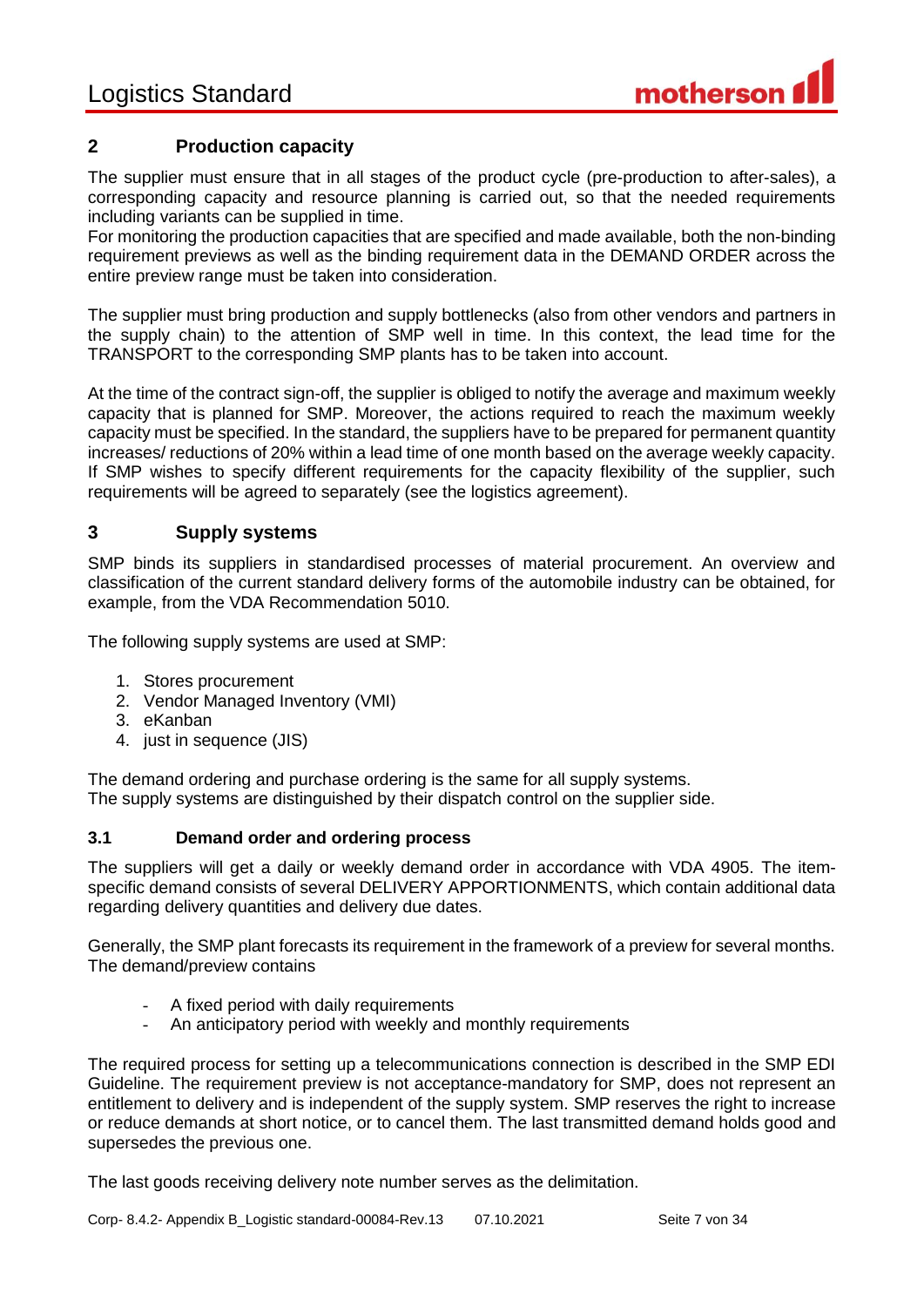

### <span id="page-7-0"></span>**3.2 Checking the delivery demands**

Basically, incoming delivery demands have to be confirmed by the supplier. The respective confirmation may be done away with if the SMP-EDI transmission/receiving log is accepted as confirmation of receipt (see logistics agreement).

The supplier regularly checks the receipt of the delivery demands as well as validates them for implementability. He will report without any prompting if there are any doubts regarding the data. To do so, an objection must be raised against the delivery demand within the deadline specified below in writing to the responsible scheduler.

The following deadlines apply to the raising of objections:

- In case of demand changes in the long-term domain (> 10 working days), within 3 days.
- In case of demand changes in the long-term domain (< 10 working days), within 24 hours.

The delivery demand will be considered to have been agreed and become binding if there is no contradiction of the delivery demand within the times specified above. The objection must be confirmed by SMP in writing.

Changes made to the quantity or date after a delivery demand has been transmitted by the supplier may only be in writing and must be confirmed by SMP in each individual case. The scheduler will specify the reason for the probable delivery delay and specify a delayed delivery date. Claims owing to delayed delivery are not affected by this.

#### <span id="page-7-1"></span>**3.3 Delivery quantities**

The delivery quantity demanded through the dispatch control will be made in the agreed delivery lot sizes.

If there is a change in the index level of an article's item number (change index) and there is a change in the entire article item number, the lot size as agreed in the logistics data sheet can be nullified and demanded as an exact number of units on the discontinuation date, in order to avoid excess delivery. The demand quantities will follow those of the respective SMP customer.

Excess quantities owing to pairing of deliveries (e.g. left, right) are generally not permitted. The respective demand per item number applies.

#### <span id="page-7-2"></span>**3.4 Electronic data interchange EDI**

The use of electronic data interchange allows the structuring of low-administration business processes as well as the avoidance of transmission errors.

The use of electronic data interchange as well as the relevant documents is mandatory for suppliers of SMP and to be implemented on a cost-neutral basis. SMP uses the recommendations of the VDA. The VDA standards for delivery demands (4905), delivery notifications (4913), VDA goods tags (4902) and goods issue slips (4912) require specific mention here. Moreover, the EDIFACT message DELORD is used for the KANBAN processing.

The details regarding the use of electronic data interchange can be looked up in the SMP EDI Guideline. If direct connections via VDA protocols should not be possible on the supplier side, then processing over the Internet platform approved by SMP (Web EDI) is possible. Alternatively, in individual cases, and in agreement with the supplier, the corresponding Odette or EDIFACT standards can be employed.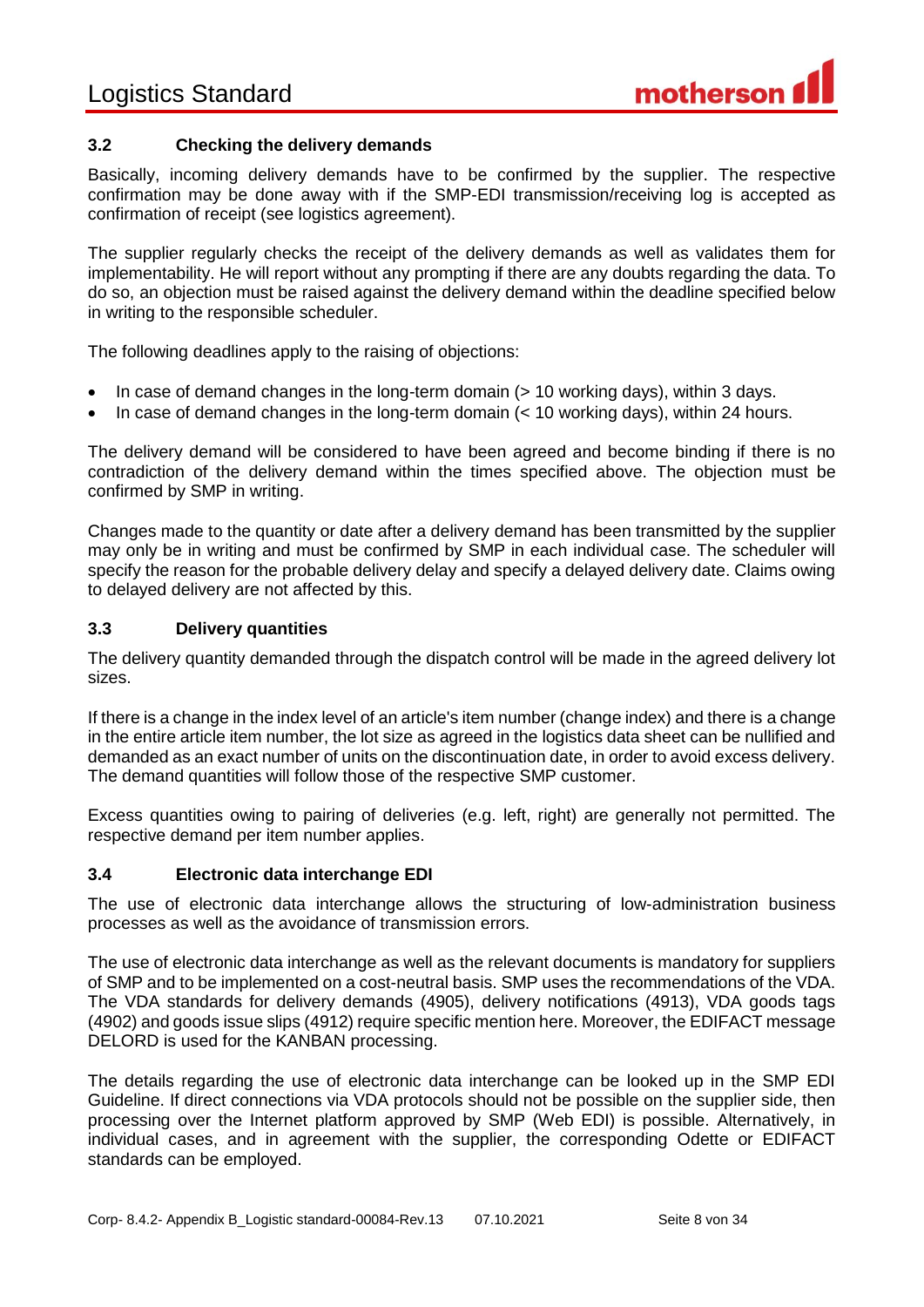After the delivery has left the warehouse, an advance shipping notice (ASN) must be sent to the material planner or the responsible contact person at the plant within 30 minutes. If a delivery bottleneck or a delay in delivery becomes obvious, the supplier must immediately contact the affected SMP plants and inform them. Furthermore, the supplier must provide information on when the special shipment of the ordered material can be expected in order to be able to meet the original schedule. This notification is essential to inform production and, if applicable, SMP's customer.

For purchased parts, the engineering level must always be transferred in the EDI delivery note in the batch field (in record type 716, item 03), as otherwise no traceability can be guaranteed (see EDI guideline). Which purchased parts are subject to batch management must be agreed with the SMP responsible purchaser or material scheduler.

# <span id="page-8-0"></span>**3.5 Use of a regional warehouse**

Towards achieving a TLC (total landed cost) optimisation and for ensuring the supply, it may be advisable, especially for suppliers outside Europe, to maintain a regional warehouse in the vicinity of an SMP plant.

SMP does not maintain its own regional warehouses. The responsibility of processing through a regional warehouse is that of the supplier. In this regard, SMP collaborates with several service providers and in individual cases, can also provide support for implementation. In the regional warehouse, apart from holding safety stocks for insuring against supply risks, picking or sequencing activities can also be carried out. What is important here is to keep in mind the boundary between the A-price and B-price (also see Chapter 9, Logistical Quotation Generation).

The respective supply systems are employed independently of this. However, in the context of a supplier warehouse, the supply systems eKanban and JIS are used by preference.

#### <span id="page-8-1"></span>**3.6 Credit note process / Invoicing**

Payment for the delivered GOODS will be made by credit note as per VDA 4908.

# <span id="page-8-2"></span>**3.7 Supply systems and dispatch control**

# <span id="page-8-3"></span>**3.7.1 Supply system - Stores procurement**

#### **Overview:**



#### **Delivery demand:**

The supply system 'Stores procurement' is the only procedure in which the delivery demand according to VDA 4905 is not only interpreted as a preview, but also entitles the supplier to deliver. The delivery demand thus serves for dispatch control on the supplier's side within the specified period.With the supply systems VMI, eKanban and JIS, the delivery demand is used for resource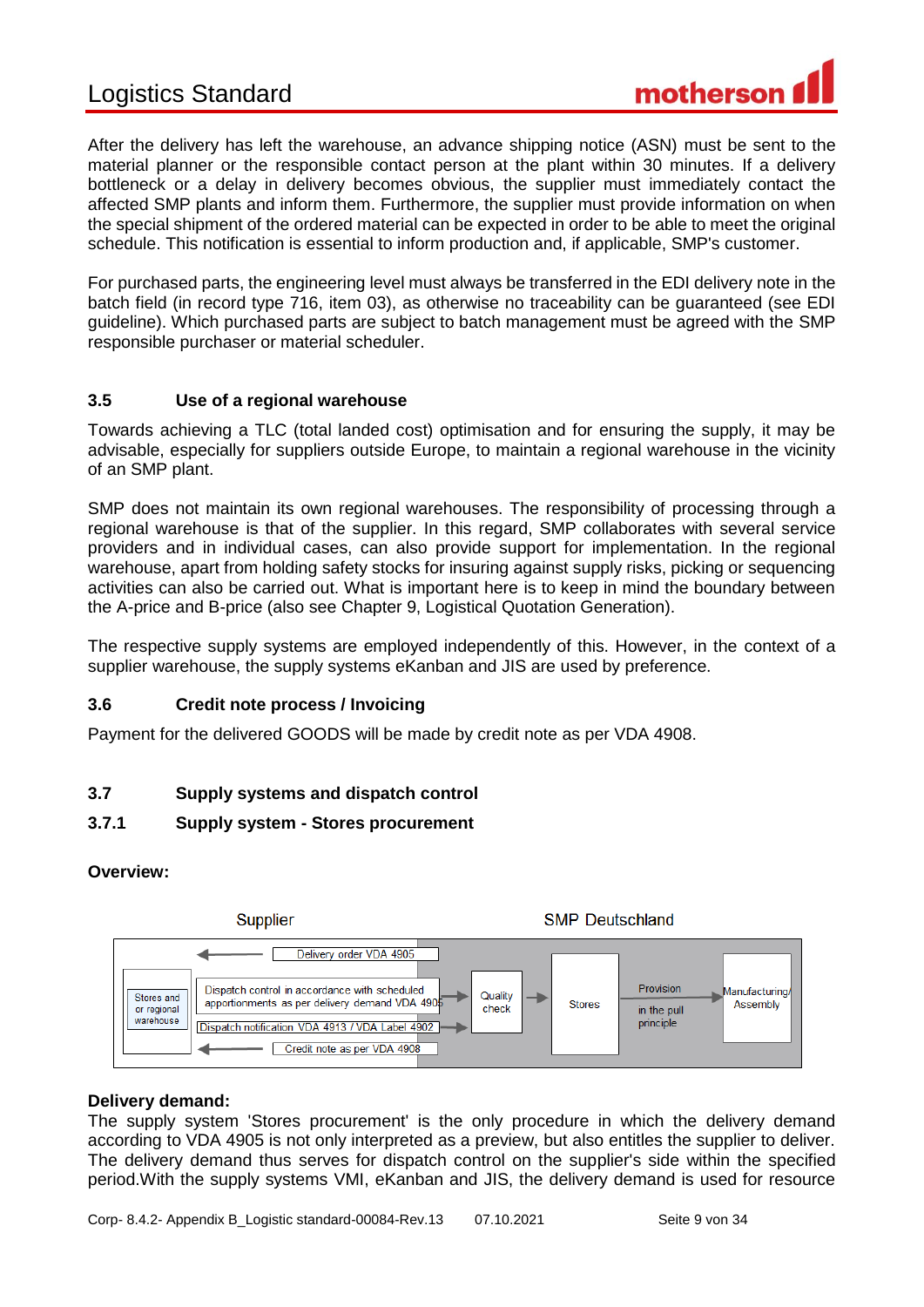planning and raw material procurement by the supplier.The dispatch control takes place through additional information.

#### **Dispatch quantities:**

The dispatch quantities, which are an entitlement to deliver on the respective due date, are marked in the delivery demand. The due dates in the delivery demands are the actual dates of delivery at SMP. The supplier has to ensure that the demanded partial quantities are made available to the FREIGHT FORWARDER in the correct quantity and at the correct time so that he can comply with the delivery date. Compliance is required in all cases with the specified quantities and due dates regardless of the legal and religious holidays or country-specific restrictions.

The transfer of risk from the supplier to SMP is governed depending on the agreed Incoterms. With FCA deliveries, this is after loading on the truck provided; in the case of DDP, upon unloading the goods from the truck.

#### **Goods acceptance:**

The acceptance of the delivered quantity will be carried out on the basis of the electronic delivery notification according to (VDA 4913) as well as the relevant VDA goods tag according to VDS 4902. The structure of the individual notifications is described in the SMP EDI Guideline. The supplier has to ensure that the loaded quantities tally with the transmitted goods issue slip in accordance with VDA 4912 and that the electronic delivery notification is available to SMP before the arrival of the trucks.

#### **Goods receiving inspection:**

A dynamic random sampling check is carried out at goods receiving. This does not release the supplier from a 100% OK product quality, also see Chapter 8.

#### **Transfer of ownership:**

The material in the SMP stores is property of the supplier. Processing of the consignment is a precondition. SMP undertakes orderly preservation of the goods in the stores. The transfer of ownership from the supplier to SMP takes place after removal of the material from the consignment stores.

#### **Delivery service evaluation:**

The last valid delivery demand is the basis of evaluation. The evaluation is done based on the actual delivery dates with reference to the delivery dates and delivery quantities in the last valid delivery demand.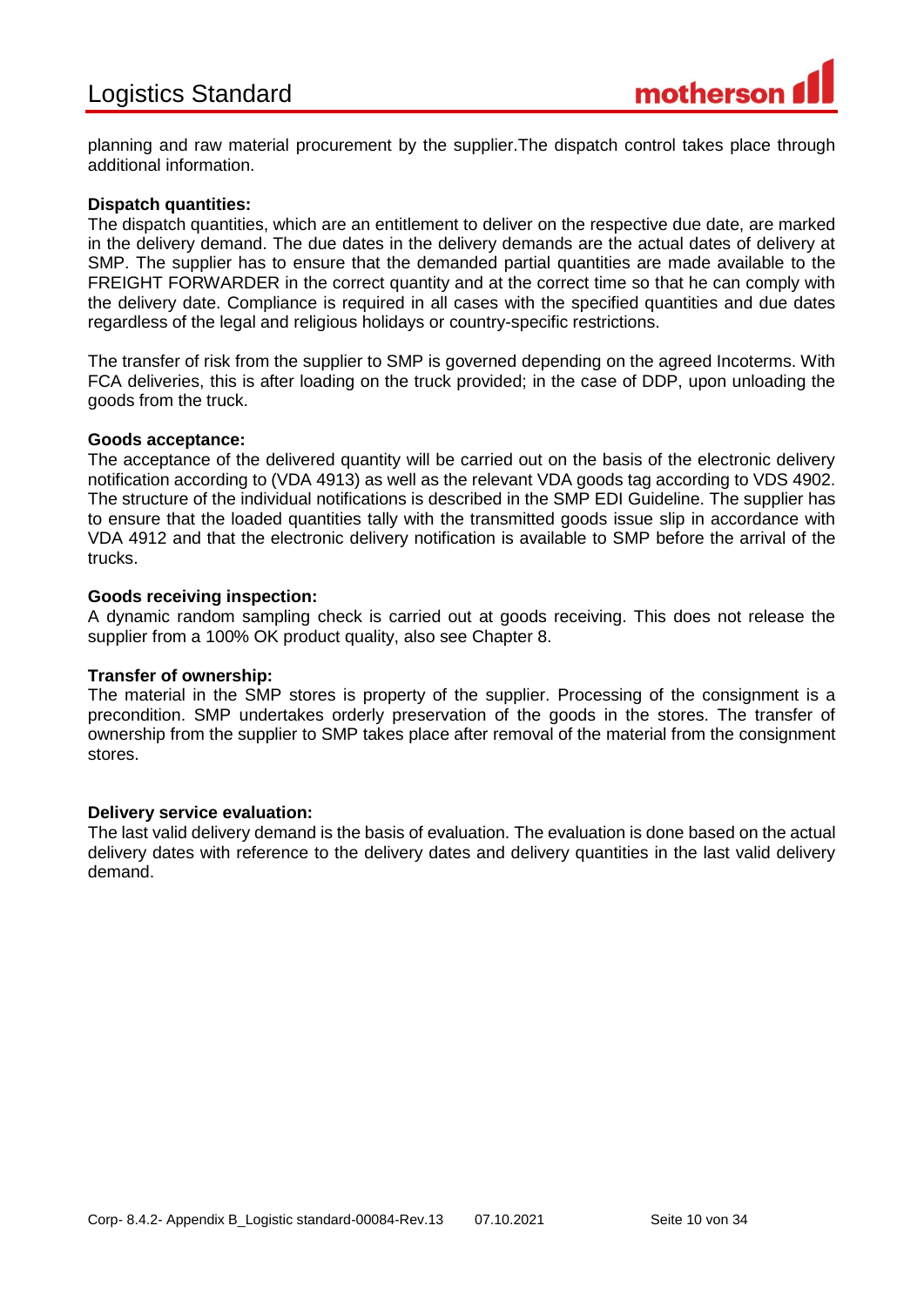# <span id="page-10-0"></span>**3.7.2 Supply system Vendor Managed Inventory (VMI)**

#### **Overview:**



#### **Delivery demand:**

The delivery demand serves all the supply systems similarly, for resource planning and semi-finished material scheduling on the supplier side. The data in the delivery demand are basically net data, i.e. the stores stock in the VMI stores are already accounted for. The delivery demand is not an entitlement for delivery.

#### **Dispatch quantities:**

SMP will make available to its suppliers the current net plan requirements, current stocks, consumption quantities as well as information on the last delivery every day on the Internet. The maximum and minimum stock ranges are defined in the VMI tool of SMP. The ranges will be defined in the logistics agreement on an item-wise basis jointly with the supplier based on the defined delivery lot sizes and delivery cycles.

Depending on the supplier performance, SMP reserves the right to adjust and match the ranges.

The min. / max. stocks indicated in the VMI tool are binding for the dispatch control by the supplier. The delivery will be within the specified min. / max. stocks taking into account the production and material clearances. Excesses or shortfalls are not permitted - this also applies to paired item numbers (e.g. left, right).

Deliveries to the VMI stores of material outside the production clearance is not permitted and will be returned at the cost of the supplier.

#### **Goods receiving inspection/Goods acceptance/Transfer of ownership:**

The processes are similar to those of the supply system Stores procurement (see 3.7.1). The costs for the material handling in conjunction with the VMI stores as well as for the storage capacity provided will be borne by SMP. Details on the VMI supply system are described in the VMI Guideline.

#### **Delivery service evaluation:**

The jointly agreed min. / max. limits form the basis of the evaluation. The evaluation is done on the basis of the undershooting/exceeding of the respective min. / max. limits.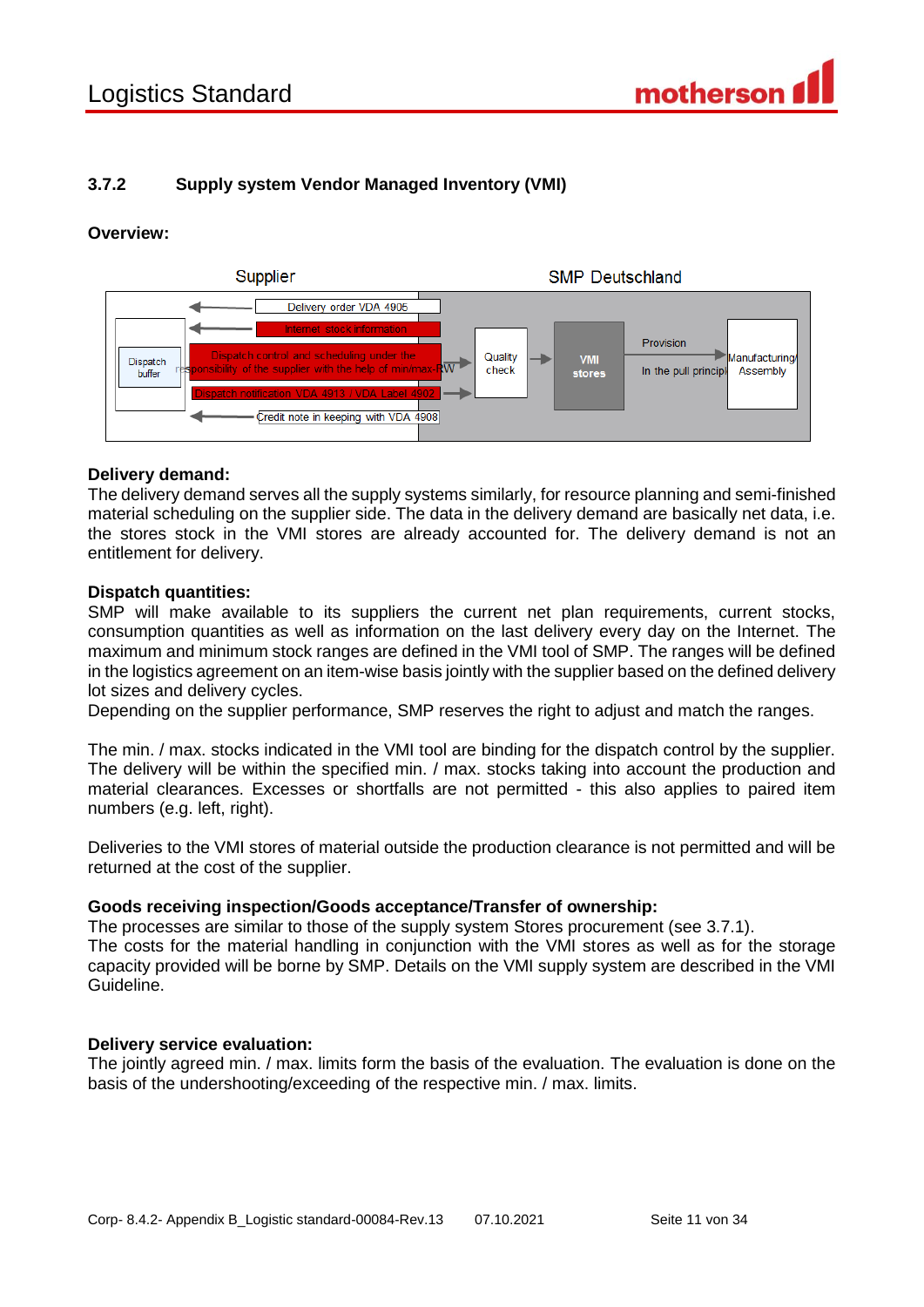

# <span id="page-11-0"></span>**3.7.3 Supply system eKANBAN**

### **Overview:**



The supply system is implemented according to a joint definition with the supplier of the system parameters: re-procurement time, Kanban lot size and transport cycle. The Kanban supply system is a stores-less process. This means that no deployable stores is set up at SMP. Consignment processing is thus not required. Only one Kanban buffer store is maintained in the vicinity of the consumption location.

The buffer stock is property of SMP. Owing to the stores not being required to be maintained, the Kanban processing requires a 100% OK quality and the stocking of safety levels by the supplier.

#### **Delivery demand:**

The delivery demand serves all the supply systems similarly, for resource planning and semi-finished material scheduling on the supplier side. The delivery demand is not an entitlement for delivery.

#### **Dispatch quantities:**

For the dispatch control, a quantity demand according to EDIFACT DELORD is transmitted. This quantity demand contains the required Kanban quantities. A unique Kanban number is transmitted per Kanban. This Kanban number must also be specified in place of the package number in the delivery note notification (VDA 4913) by the supplier.

#### **Goods receiving inspection:**

The goods will be supplied directly to a production buffer. No separate random sampling test is performed. The supply concept is based on delivering a 100% product quality. Separate agreements are made for this purpose with the quality assurance department.

#### **Goods acceptance:**

The goods receiving process takes place in a manner similar to the stores procurement process.

#### **Transfer of ownership**

The transfer of ownership is in conformity with the agreed Incoterms (DDP/FCA).

#### **Delivery service evaluation**

The Kanban invoked in the agreed re-procurement time are the basis of the evaluation. The evaluation is done based on the Kanban not delivered in time in relation to the ordered Kanban.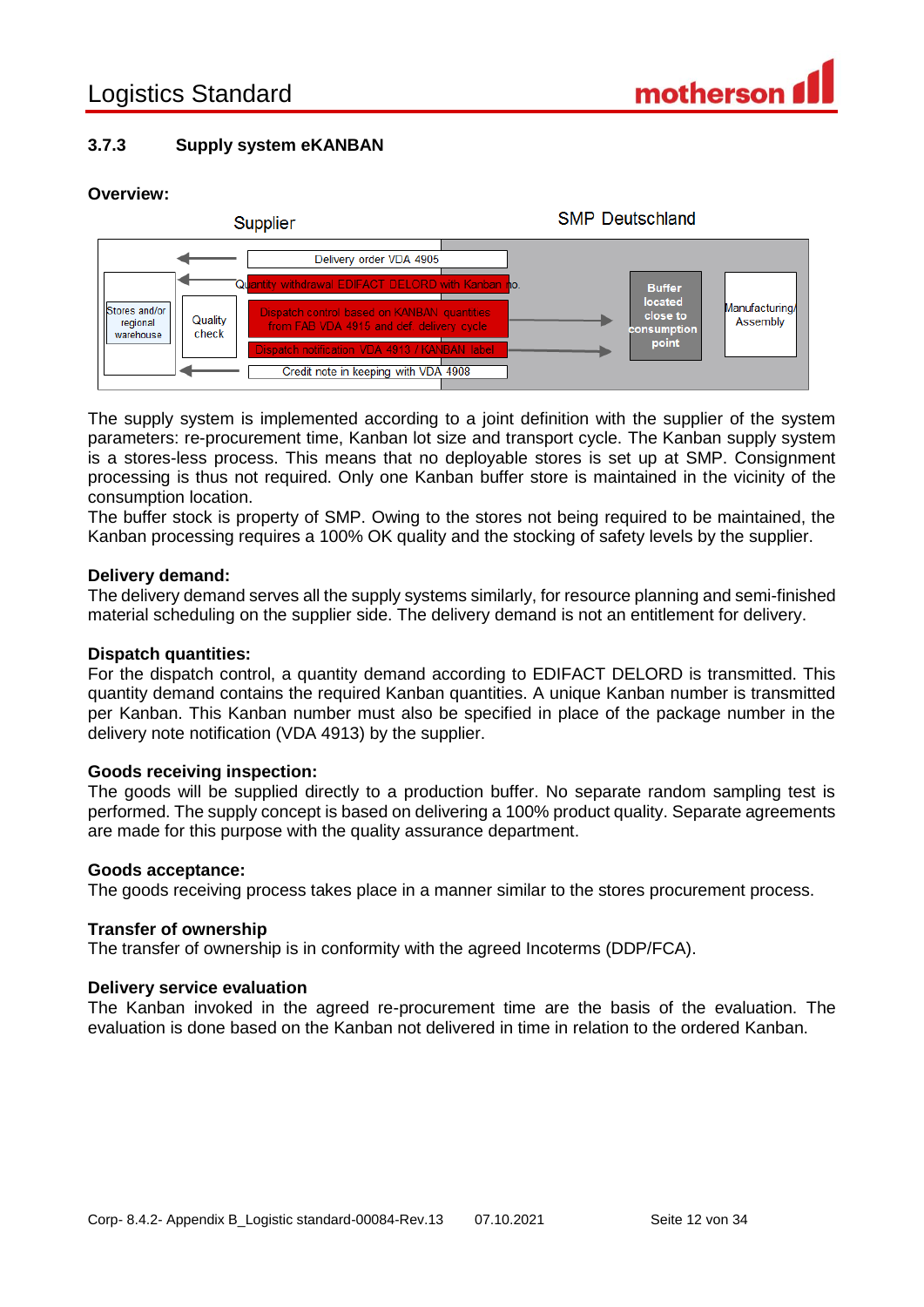# <span id="page-12-0"></span>**3.7.4 Supply system JIS (Just in Sequence):**

## **Overview:**



A separate JIS requirements specification is generated for the price indexing on the basis of a JIS supply. The control time diagram is the central component of the JIS requirements specification.

#### **Delivery demand:**

The delivery demand serves all the supply systems similarly, for resource planning and semi-finished material scheduling on the supplier side. The delivery demand is not an entitlement for delivery.

#### **Dispatch quantities:**

The dispatch by the supplier takes place on the basis of the JIS delivery demand according to VDA 4916 as well as on the basis of the underlying control time diagram.

#### **Goods receiving inspection:**

The goods will be supplied directly to a production buffer. No separate random sampling test is performed. The supply concept is based on delivering a 100% product quality. Separate agreements are made for this purpose with the quality assurance department.

#### **Goods acceptance:**

The goods receiving process takes place in a manner similar to the stores procurement process.

#### **Transfer of ownership:**

The transfer of ownership is in conformity with the agreed Incoterms (DDP/FCA).

#### **Delivery service evaluation**

The evaluation is carried out on the basis of components not delivered.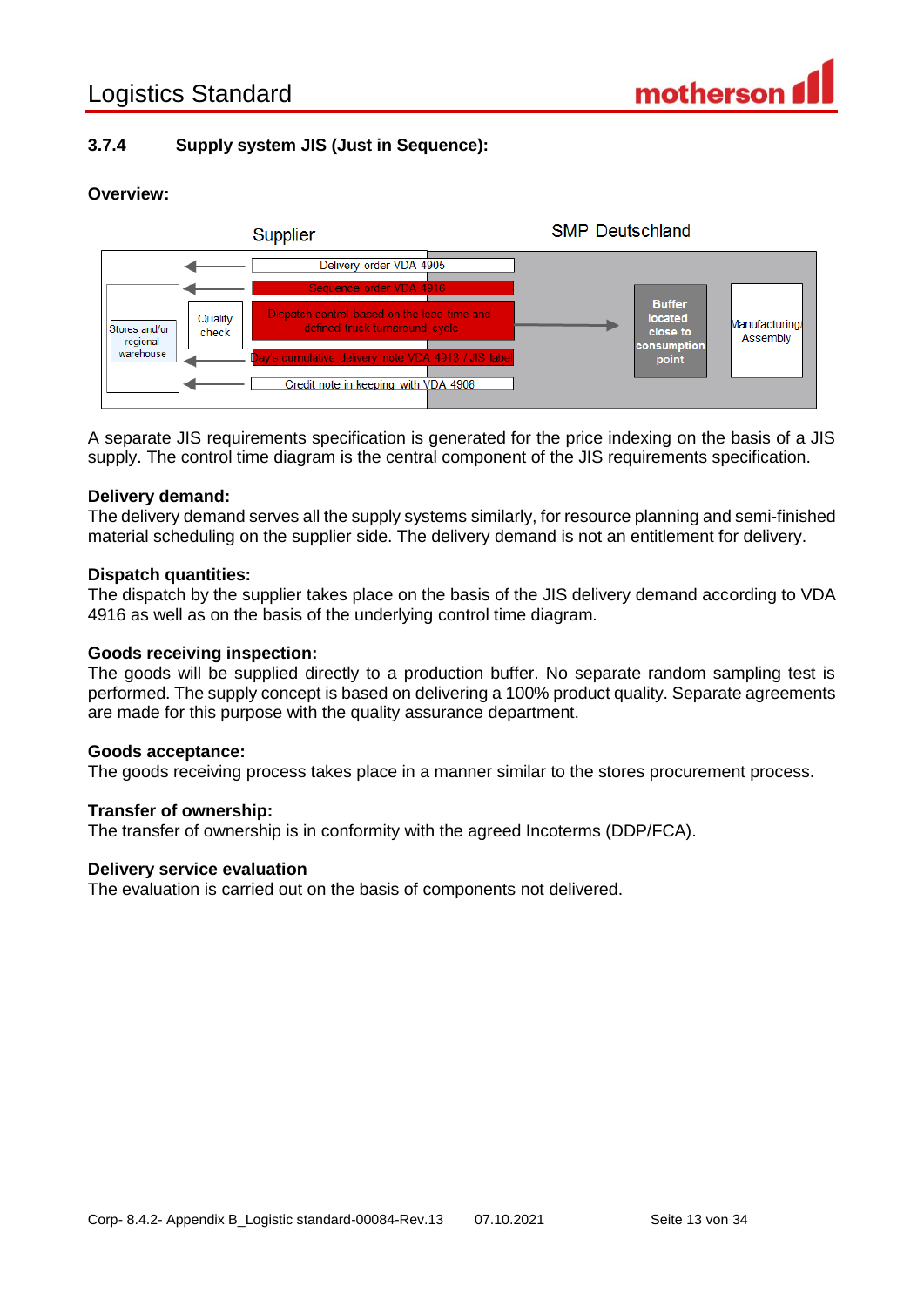

# <span id="page-13-0"></span>**3.7.5 Supply through individual procurement**

#### **Overview:**



The supply through 'individual procurement' governs the delivery for supply scopes for which there are no delivery plans. What is involved here is a procurement process that is aligned to the current situation. In that sense, it is not quite correct to speak of a supply system either.

Generally, the orders are one-off or sporadic. For individual procurements, the determination of the logistical details with the help of the logistics agreement is dispensed with. SMP is responsible for transmitting all the applicable requirements and information at the time of placing the order (delivery quantity, due date, packing lot, load carrier, packaging, labelling, transport service provider if applicable, delivery documents etc.)

For the individual procurement, the supplier does not get a requirements preview according to VDA 4905. The supplier receives the purchase orders by fax or post. The supplier must in turn confirm the order immediately.

#### <span id="page-13-1"></span>**3.8 Holding safety stock**

The stocks defined in the supply systems are tailored to the delivery lot sizes and serve for securing short-term requirement variations. The stocks are not designed for buffering against delivery delays by the supplier.

Accordingly, the supplier is responsible for punctual deliveries to SMP and to secure them, must, if required, hold his own safety levels of finished or semi-finished parts, Their magnitude and storage location depends on

- the stability of the internal processes of the supplier
- the stability of the supply chain preceding the supplier
- the geographical distance of the supplier if using a regional warehouse

It is incumbent on the supplier, upon inquiry by SMP, to notify his own current safety stock ranges.

#### <span id="page-13-2"></span>**3.9 Delivery dependability**

Compliance is required without fail with the specified quantities and due dates regardless of the legal and religious holidays or country-specific restrictions. Short deliveries must be notified to SMP immediately together with a corrective measure and a back-up plan. All costs incurred due to missed or late deliveries by the supplier shall be at the expense of the supplier. Even in the absence of EMPTIES, the supplier must ensure the supply of parts and if required, employ the defined standby packaging after previous consultation with the SMP plant.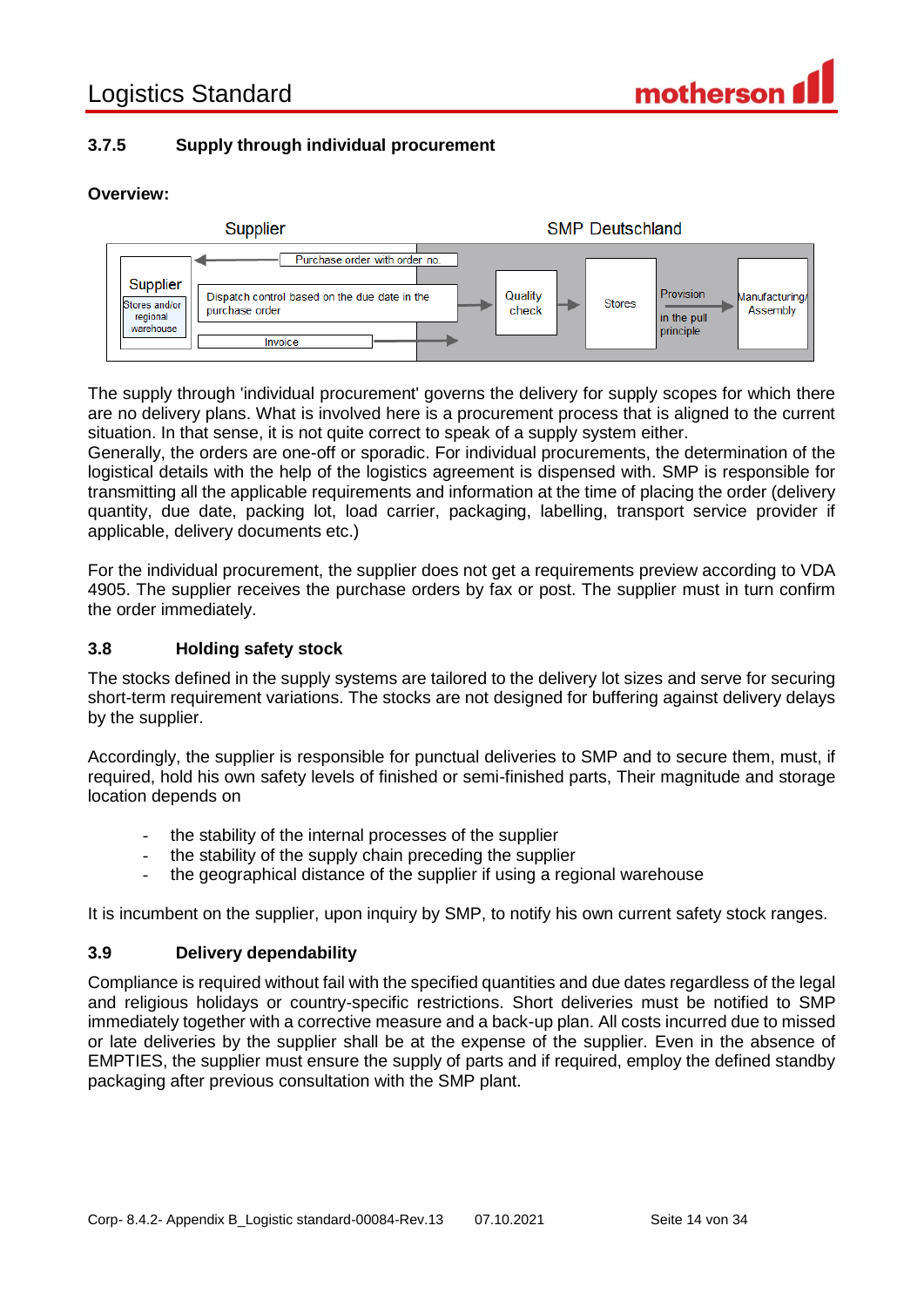

# <span id="page-14-0"></span>**4 Packaging**

#### <span id="page-14-1"></span>**4.1 Delivery instructions**

The supplier has to pack the items according to type (i.e. separately according to batch, revision status, part number, different countries of origin, storage locations and unloading points); different modification/revision statuses of a product are not allowed to be combined in one package. The individual packages must be placed to form a transport-safe loading unit and secured against slipping during transport.

#### <span id="page-14-2"></span>**4.2 Development of the packaging for special load carriers**

The development, financing and procurement of special load carriers is the responsibility of the supplier. The SMP packaging guideline must be taken into account in this context. It defines the criteria according to which a packaging must be developed. Any new special load carrier and any change to an existing special load carrier must be agreed with SMP and approved by it.

Single-use packaging will also be developed and paid for by the supplier. Universal load carriers with multi-use special inlays will be considered to be special load carriers.

The necessary investment and its tax deduction as well as the maintenance, cleaning and upkeep of the special load carriers will be agreed upon in writing in accordance with an agreed refinancing model when the contract is signed. The calculation will be done on the basis of the calculation sheet for logistics costs.

#### <span id="page-14-3"></span>**4.3 Determination and use of the packaging**

The packaging used between the supplier and the respective SMP plant and the concomitant responsibility is to be defined in detail and confirmed on the basis of the packaging data sheets after the contract has been signed. The confirmation must be done at the time defined in the project schedule. Approval of the tool costs of the supplier will be given only after acceptance of the series packaging by SMP.

The packaging data sheet should be sent to SMP for approval even after a packaging has been defined afresh or changed. Deviations from the load carrier that has been defined are only permitted after previous written approval (e-mail satisfies the requirement for written approval) by the responsible scheduler or packaging planner of SMP. The approval must contain the relevant item numbers as well as the standby packaging and the exact period of approval.

SMP expects to receive the delivery of goods exclusively in undamaged load carriers.

The LOAD CARRIERS are intended for the transport of the series purchased parts between the supplier and SMP and may not be used for any other purpose, for example, for

- the internal production movement at the supplier's site
- intermediate storage of semi-finished goods
- pre-productions

If the supplier changes his production and/or pick-up address of the components and/or of his processes, there could be an additional requirement for reusable containers. The supplier must cover this additional requirement at a time not later than the time of production transfer through an investment, and through procurement and inclusion of the containers. In such a case, SMP will not bear any costs incurred.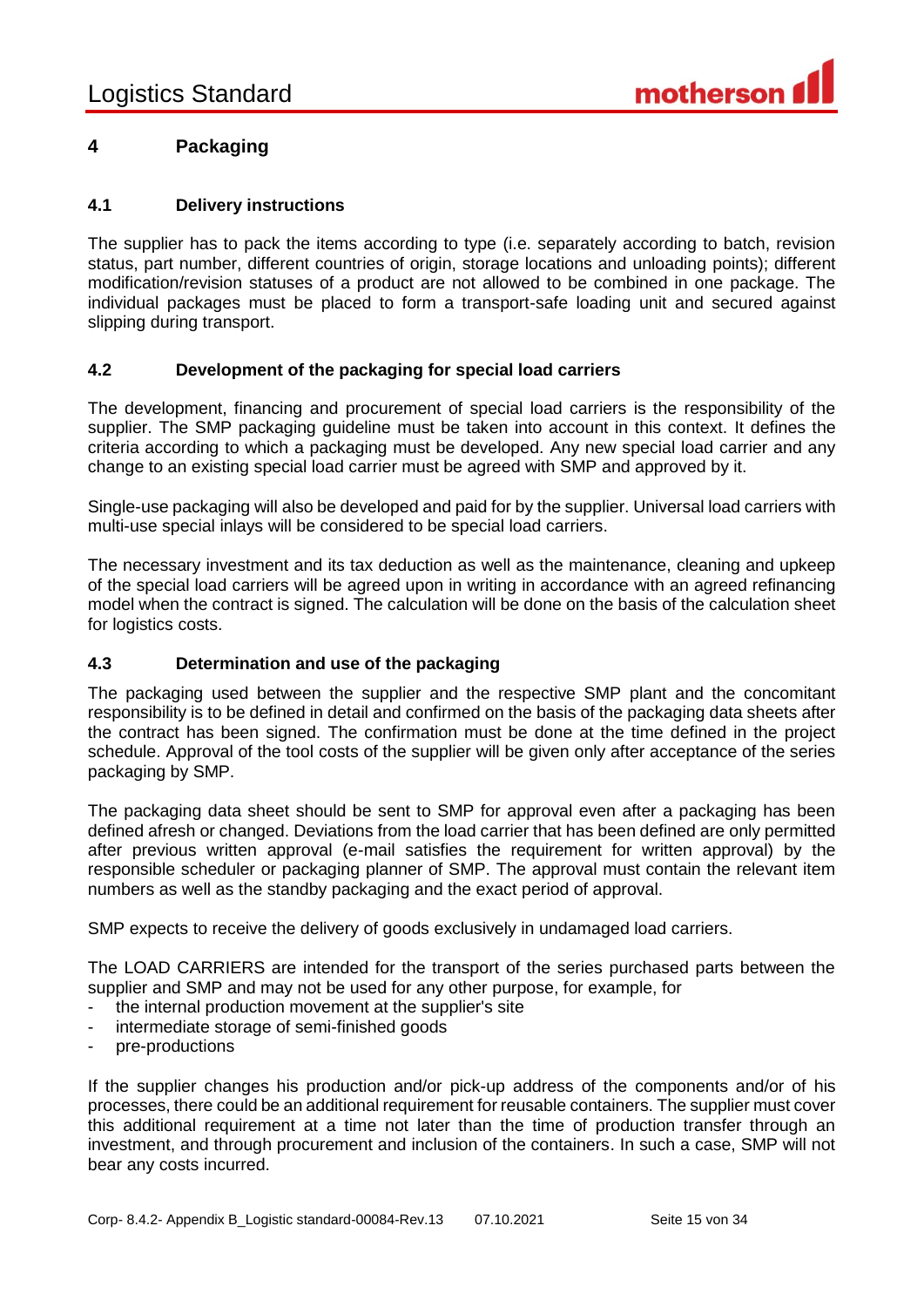

#### <span id="page-15-0"></span>**4.4 Upkeep of the load carriers**

The supplier must ensure that the load carriers are kept in a usable state. This includes routine basic cleaning and regular maintenance of the containers. The supplier shall bear these costs.

Returnable packaging must be stored by the supplier in such a way that pollution before, during and after the production process is excluded.

#### <span id="page-15-1"></span>**4.5 Storage and container availability of load carriers**

All containers made available to the supplier must be stored at the supplier for the entire delivery period. This also applies to a temporary reduction in the number of units. It is not possible to store the containers at SMP.

#### <span id="page-15-2"></span>**4.6 Marking and Labelling**

#### <span id="page-15-3"></span>**4.6.1 Marking of pre-production parts**

The labelling of samples, prototypes and pre-production parts must be done for every individual part. All goods labels must be legible and scannable in accordance with the VDA standards (4902) or the guidelines specified by the factories.

The placement, orientation, quality and quantity of the labels must be in accordance with the guidelines of VDA standard 4902, unless otherwise specified by the plant-specific requirements.

The following information must be provided on the part label (from the pre-series level):

| Pre-series / Sample Part | motherson 1 |
|--------------------------|-------------|
| Project:                 |             |
| Part Name                |             |
| SMP-Part-No.:            |             |
| Customer-Part-No.:       |             |
| Material:                |             |
| Prod. Date:              |             |
| Construction Level:      |             |
| V-Level:                 |             |

- Specification of the drawing change index (design level)
- Clear marking as sample
- Specification of the date of production
- SMP sample part label on the parts
- Approval label from supplier QA on
- every container / every packaging unit
- OEM-specific identification marking
- S-Status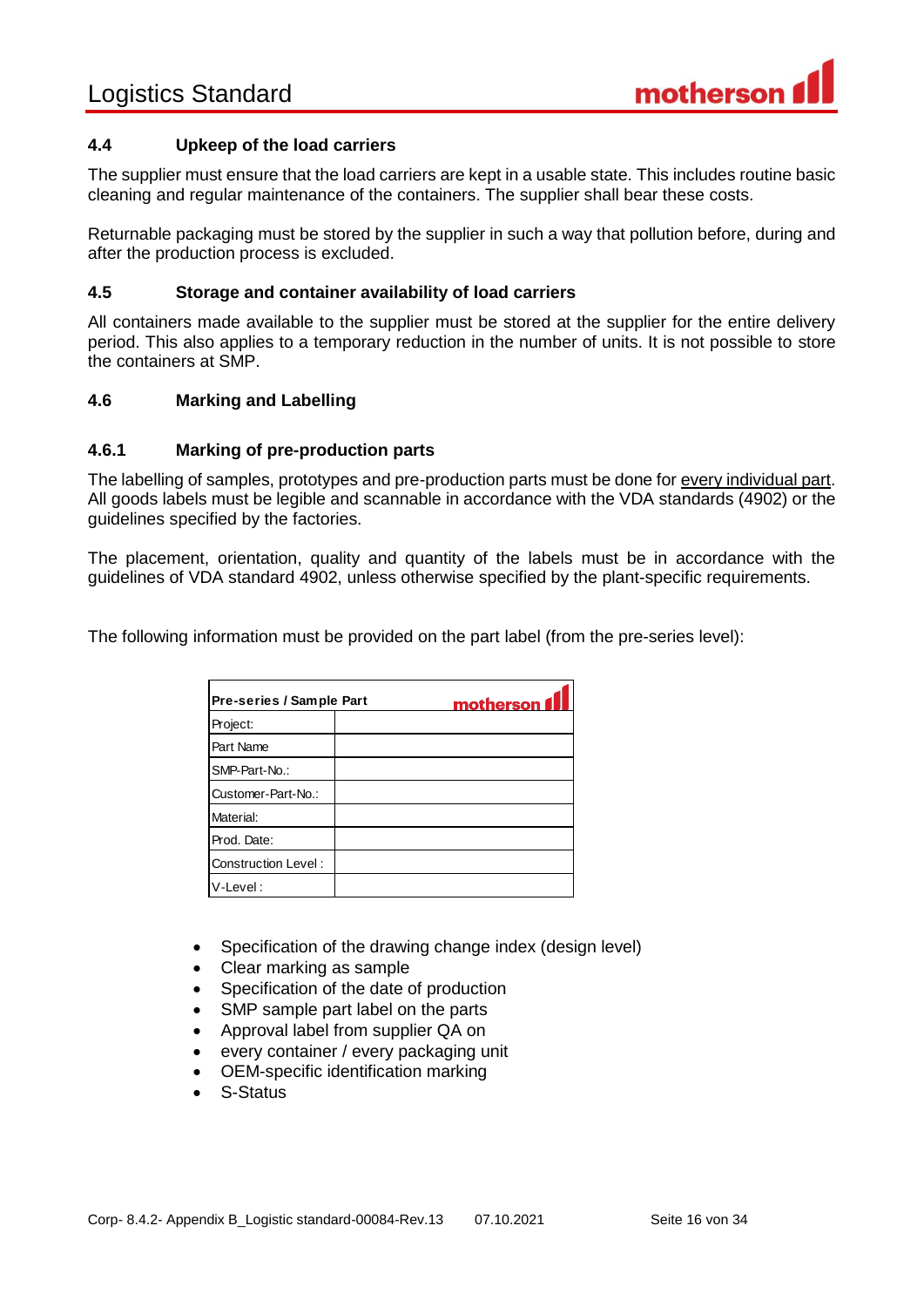# Logistics Standard



If it is not possible to use a delivery note in individual cases, e.g. in the case of individual special freight, a delivery note with the same details as the delivery note must be enclosed with the shipment:

- 01. delivery address
- 02. project reference
- 03. SMP part number / SMP item number
- 04. customer part number / customer item number
- 05. material description / article description
- 06. moulding date
- 07. batch
- 08. number of pieces
- 09. document number (for chargeable components)
- 10. contact person

Example of marking on packaging (single label):

| SMP Deutschland GmbH<br>Vorseriencenter<br>Umbertshausener Weg 6<br>93333 Neustadt/Schwaig | motherson f                     |
|--------------------------------------------------------------------------------------------|---------------------------------|
| Project:                                                                                   |                                 |
| SMP part number:                                                                           | <b>V-Level:</b>                 |
| <b>Customer part number:</b>                                                               | <b>Change Level:</b>            |
| Part name:                                                                                 | Quantity                        |
| <b>Production date:</b>                                                                    |                                 |
| Info to:                                                                                   | New part revision:<br>yes<br>no |

In individual cases, compliance will be required with specific requirements (e.g. OEM requirements).

It is mandatory for the supplier to maintain a part life history according to the QA specification and to mark the parts up to the initial sample approval accordingly with the grade "1". Information on S-Status has to be applied on the outside of each carton, small load carrier, container at the material label. Information on S-Status has to be shown on the delivery note, too. The part life history should be enclosed with every delivery in every carton, small load carrier, container.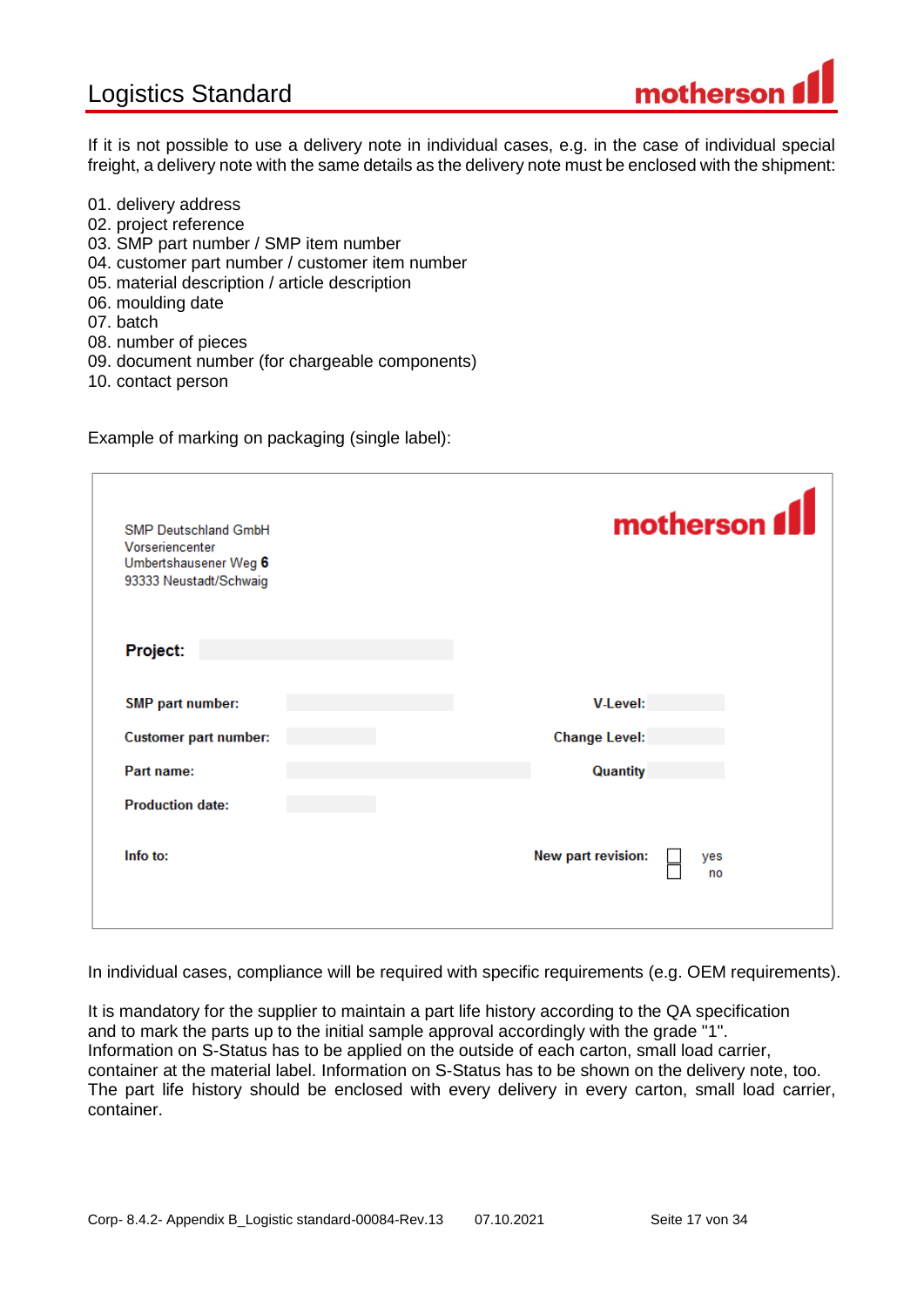

### <span id="page-17-0"></span>**4.6.2 Marking of series production parts**

The marking of the packages in accordance with the VDA standard 4902 as well as the relevant delivery note notification according to VDA 4913 is an important precondition for the integrative use of the documents. According to the VDA standard, every package/loading unit must carry a unique package number.

The exact specification for marking the loading unit and load carrier (container) as well as the relevant delivery note notification is described in the SMP EDI Guideline.

Moreover, the type of fastening as well as the position of the label on the load carrier are specified in the respective packaging data sheet. All old labels must be removed before labelling the containers.

#### <span id="page-17-1"></span>**4.6.3 Marking modified parts**

After carrying out a change related to the product, the first three deliveries must be flagged with the tag "Change" and the specification of the relevant change index must be clearly marked with a warning triangle. It must be immediately recognizable from the documents / labelling whether it is the first, second or third delivery of new production material!

Example to be marked on the delivery note:



# <span id="page-17-2"></span>**4.7 Disposal of throw-away packaging**

If it is not possible to avoid throw-away packaging, it is disposed of at the cost of the supplier, unless otherwise agreed.

#### <span id="page-17-3"></span>**4.8 Procurement of reusable packaging**

The supplier provides SMP-logistics immediately at first request the proof of complete procurement of returnable packaging [delivery-note and / or invoice]. The supplier must maintain records of the returnable packaging and submit the transaction data to SMP upon request. The supplier must ensure that all additions and disposals are recorded in his records.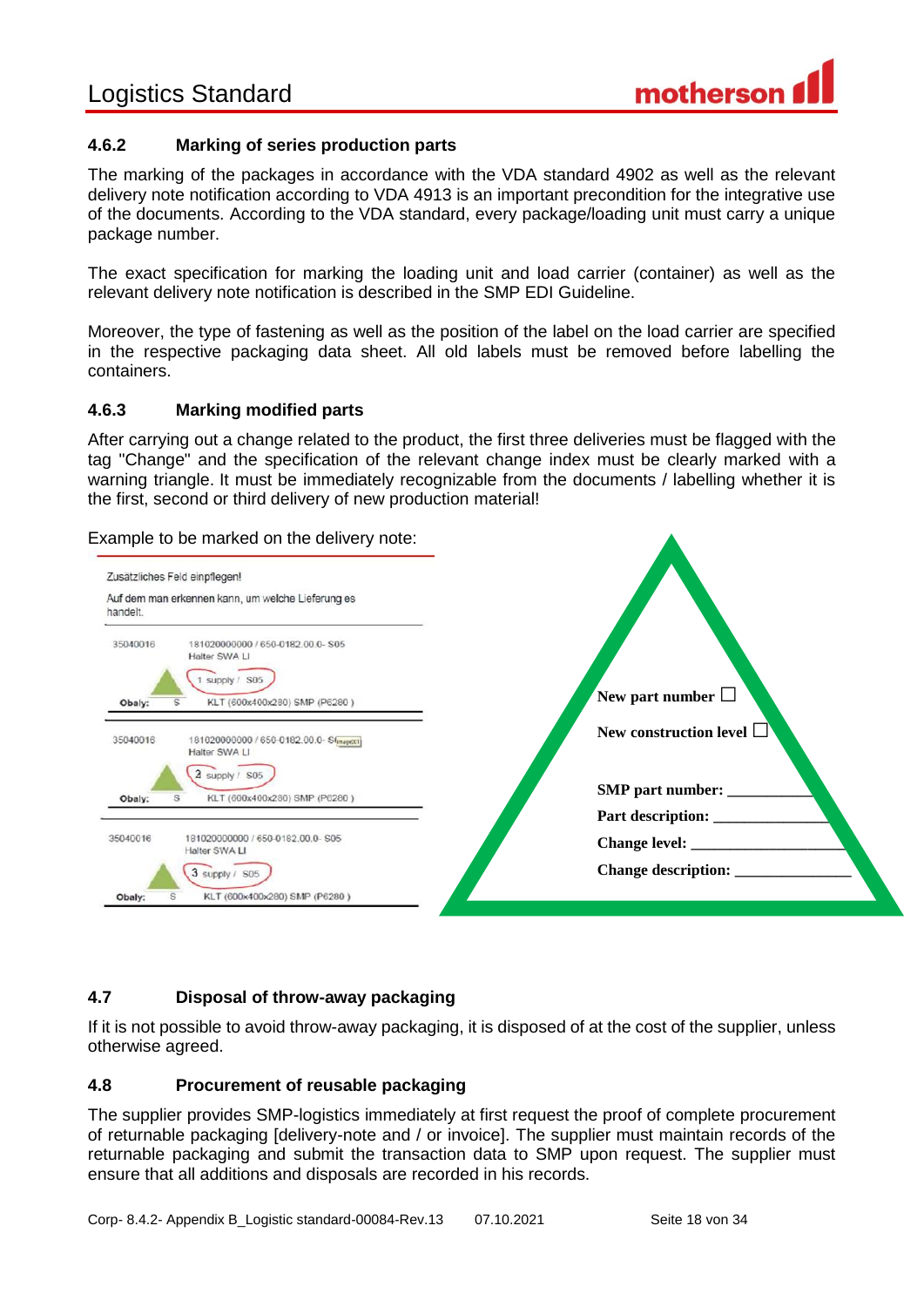

# <span id="page-18-0"></span>**4.8.1 Approval of reusable packaging**

The following milestone plan describes the procedure for approving reusable packaging:

- 1. The first written packaging concept [supplier] shall be sent at the latest 4 CW after the CAD data for the component were approved [SMP]
- 2. An initial physical packaging sample [supplier] maximum of 6 CW after the availability of the first components [supplier]. All changes shall be implemented in the sample within a maximum period of 3 CW and shall be agreed with SMP.
- 3. Any necessary offer relating to a change in the packaging (CBD) [supplier] at the latest 2 CW after final approval of the packaging [SMP]
- 4. A minimum of 20% of series packaging [supplier] shall be available at the latest 12 CW after SMP has placed an order [SMP]
- 5. Documentary evidence of 100% available series packaging at the latest 20 CW before SOP.

In the event of non-compliance with the specified time frame, escalation shall be initiated by the responsible buyer.

Preliminary approval of the components (Note 3, yellow sampling,…) shall only take place in conjunction with correct series packaging.

#### <span id="page-18-1"></span>**4.9 SMP's own returnable packaging**

SMP's own returnable empties include standard and special containers. These are procured by SMP and are the property of SMP. The returnable packaging is determined by SMP on the basis of internal standards. Suggestions for the design of returnable packaging by the supplier are welcome. The supplier is responsible for the product quality.

#### <span id="page-18-2"></span>**4.10 Empties control**

The storage of empties has to be effected as follows:

- Universal containers (VDA-SLC without part-specific deposits, Euro pallet cages, etc.) are assigned to the supplier depending on the material call offs.
- Special charge carriers are generally stored at the suppliers' site to ensure that the parts can be delivered within the agreed package in short-term call offs.

The supplier is responsible for the timely call off of empties from the assigned SMP plant.

In the logistics agreement, the empties requirement is defined depending on the load carrier requirements planning. The return to the supplier takes place in accordance with the delivery cycle, unless there is any other agreement to the contrary.

Poolable load carriers (lattice boxes and EURO flat pallets) are immediately exchanged with the freight forwarder at the time of pick-up or delivery of the shipment. An account is maintained with the freight forwarder.

Load carriers that cannot be pooled (small load carriers and special load carriers) will be administered by SMP in supplier-referred accounts.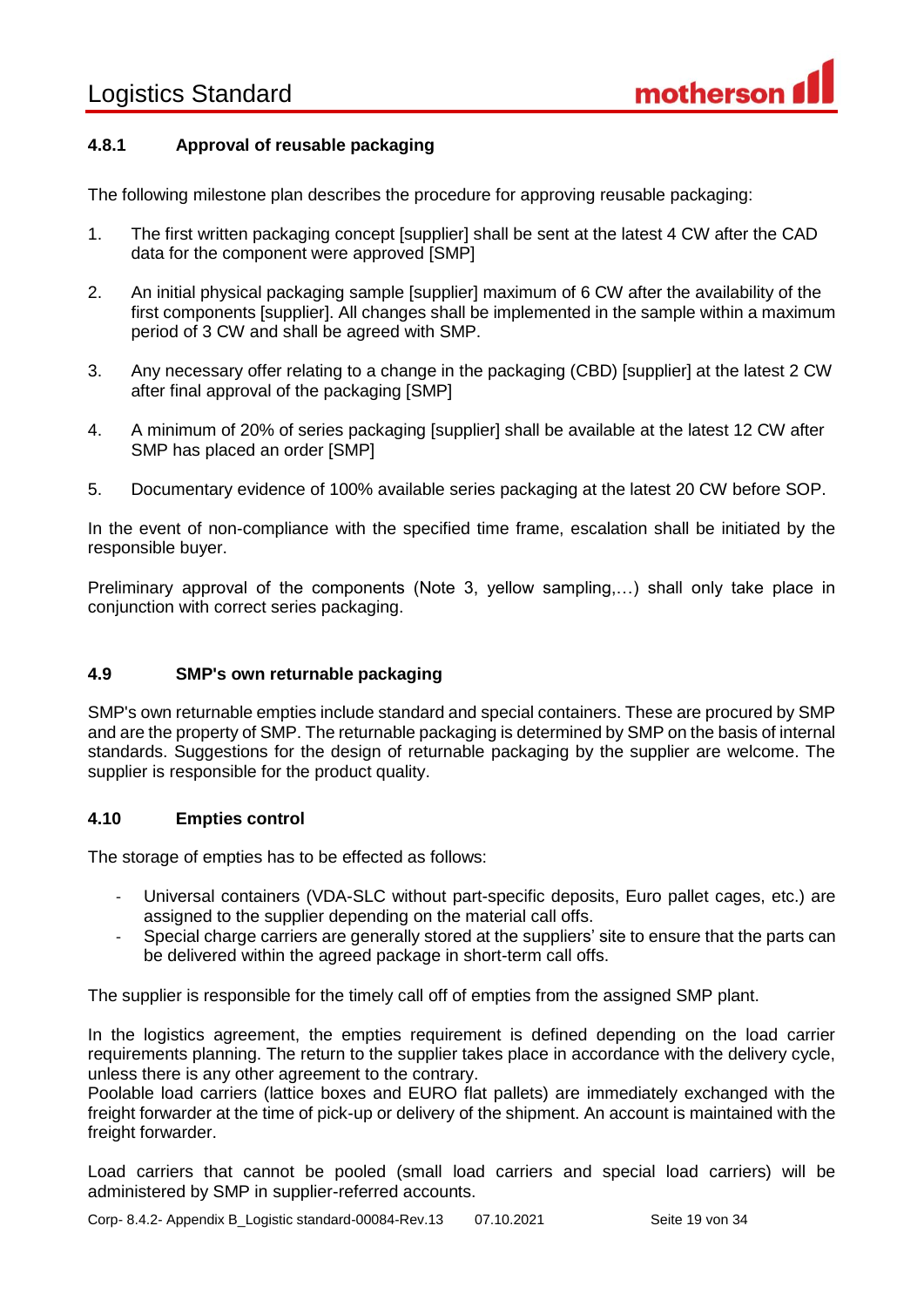For empties management, the supplier must indicate the SMP packaging number with the related quantity on the delivery note for each delivery. If exchange pallets are used, these must also be listed on the delivery note.

The supplier is to check returnable empties on receipt of the goods and report any defects found (e.g. differences in quantity, damage) immediately to the SMP contact person, stating the delivery note, photographic evidence and a summary description of the complaint. The further procedure is to be agreed with the SMP contact person on a case-by-case basis.

The load carrier accounts of the issues and receipts will be reconciled monthly with the supplier. For this purpose, SMP will send a list with all the movements; this list must be checked for correctness within 2 weeks. If no written complaints reach SMP up to this time, the stocks from the account statement will be considered to be accepted in a binding manner by the supplier.

Every half-year, the supplier and SMP will jointly perform a load carrier inventory on a key date. Each party bears its own costs for this. If a supplier does not report his inventory stocks up to the deadline that has been set, the stock in the account statement following the inventory will be considered to be accepted by the supplier on a binding basis.

# <span id="page-19-0"></span>**5 Delivery Process**

The most important framework conditions for the transport are defined in the logistics data sheet.

If the supplier changes his production and/or pick-up address of the components and/or his processes, the logistics data sheet must be correspondingly matched in consultation with the SMP plant.

#### <span id="page-19-1"></span>**5.1 Delivery conditions in accordance with Incoterms® 2020**

The deliveries will be performed in accordance with the conditions of the Incoterms® 2020. Deliveries that change a country or customs union are subject to the respective import/export guidelines. In order to establish clear responsibilities, SMP prefers the following trade clauses with its suppliers: FCA "FCA Free Freight Hauler (...specified location), CIP (Carriage and Insurance Paid (specified destination) or DAP Supplied (specified destination).

Other trade clauses such as EXW or DDP are less suitable for international traffic, since responsibilities and tax issues are often difficult or impossible to implement in reality. These incoterms should only be used after close consultation with the department or additional established agreements.

#### <span id="page-19-2"></span>**5.2 Responsibility for transport that of the supplier with Incoterm DAP/ DDP**

For a delivery that is organised by the supplier, the supplier ensures that and is responsible for the following:

- the logistics service provider appointed by him can provide information on the location of the goods,
- that the goods arrive punctually and in good order at the SMP receiving plant or the destination named by SMP.

If SMP and the supplier have agreed on delivery according to the clauses DAP/ DDP the supplier is obliged to procure all the necessary information in time from SMP and to ensure that the goods arrive punctually and in good order at the SMP receiving plant or the destination named by SMP.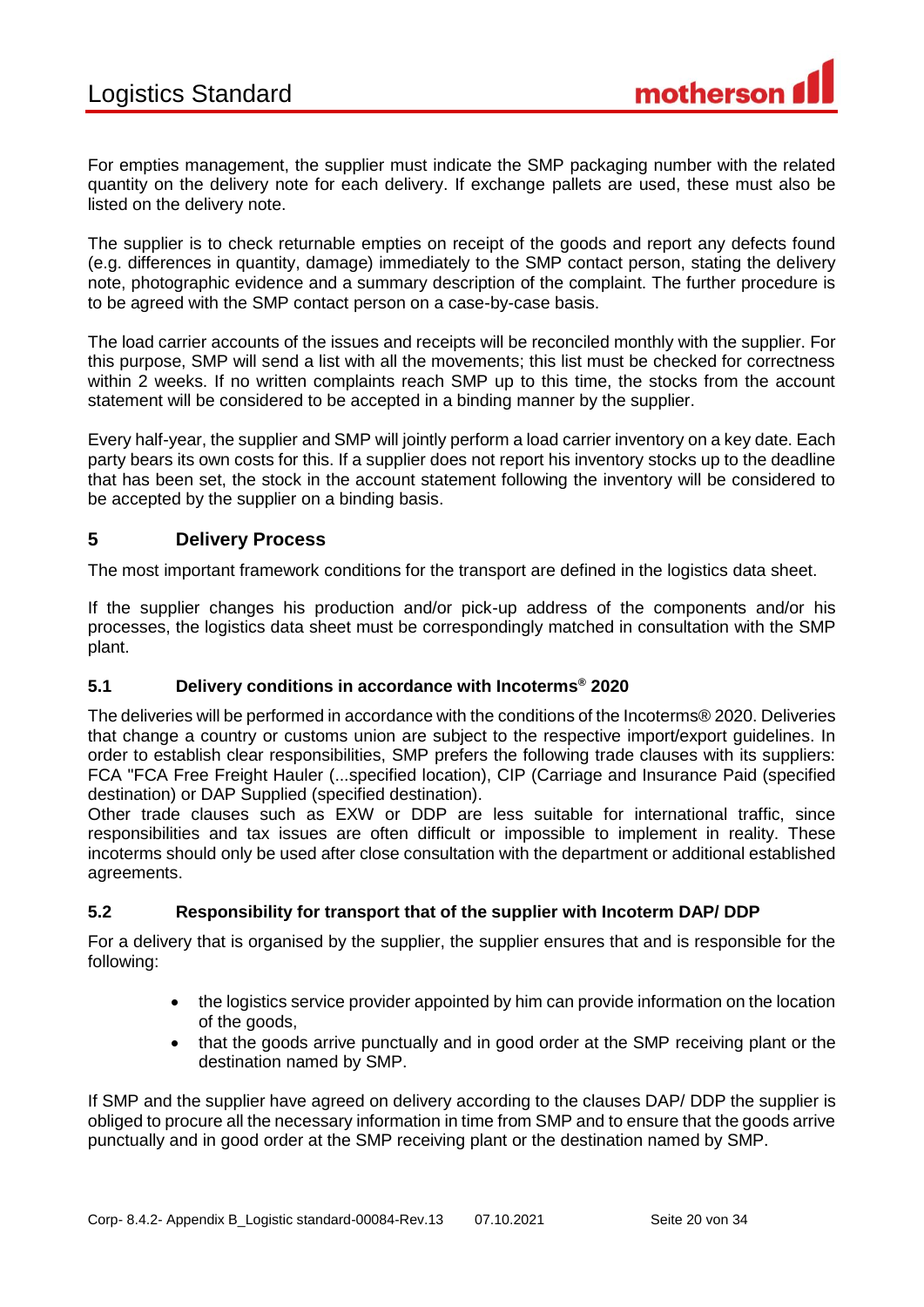

# <span id="page-20-0"></span>**5.2.1 Loading and unloading**

The supplier, together with the logistics service provider, must ensure the safety of the goods upon loading, operationally and in traffic. Moreover, the efficient and safe unloading at the RECIPIENT'S site must be ensured. The actual unloading costs and the risk of unloading are to be borne by the customer. Before the first delivery, the supplier is obliged to inform the recipient plant whether unloading is to be carried out by means of a forklift truck from the side or via a ramp. He must ensure that the shipping company uses the most suitable loading equipment for the unloading method given on site.

#### <span id="page-20-1"></span>**5.2.2 Special trips**

A special trip is an action that is required in the individual case for shortening the transport time. It must be made when, owing to delayed transfers to the freight hauler, or for any other reasons, there is a threat of due date infractions. A special trip for shortening the transport time implies high costs and must be avoided through transparent order management. The causer of the special trip must be determined right at the time of agreement of the special trip with the logistics service provider.

If the responsibility for the regular transports is that of the supplier, he is also responsible for the organisation of the special trips.

On special trips, the drivers must be provided a mobile phone, so that the location can be determined whenever required. The mobile phone number must be communicated to SMP on demand. The supplier must ensure 24-hour delivery capability on 7 days a week as well as on holidays.

Special trips initiated by SMP require the written consent of SMP and will be paid by SMP only if this written consent is enclosed with the invoice. Special trips without the written consent will be considered to have been not initiated by SMP.

The costs for special trips will be borne by the causer.

#### <span id="page-20-2"></span>**5.2.3 Carriers**

If the supplier is responsible for the transport, he must ensure that road carriers/equipment and crew/driving personnel are in a condition as required by the regulations.

The means of transport and the equipment used for the transport must be suitable for the prevailing weather conditions (e.g. winter tyres in winter) and equipped with the corresponding aids for securing the load. The supplier must conform to the applicable laws and take the current state of the art into account.

#### <span id="page-20-3"></span>**5.3 Transport responsibility with SMP with Incoterm EXW/ FCA**

For a delivery that has been ordered by SMP, the supplier is responsible for timely and correct notification to the transport service provider appointed by SMP (e.g. through a routing order), as well as for punctually providing the delivery quantity.

When making a delivery, the working hours of the receiving plant as well as the transport-relevant Sundays and holidays must be taken into account. The supplier must ensure that working hours and holidays or half-holidays in the supplier's plant and of the transport service provider do not have an effect on the delivery frequency.

The notification of the delivery will be sent by the supplier himself via e-mail, fax or electronic communication to the transport service provider appointed by SMP (i.e. freight hauler or freight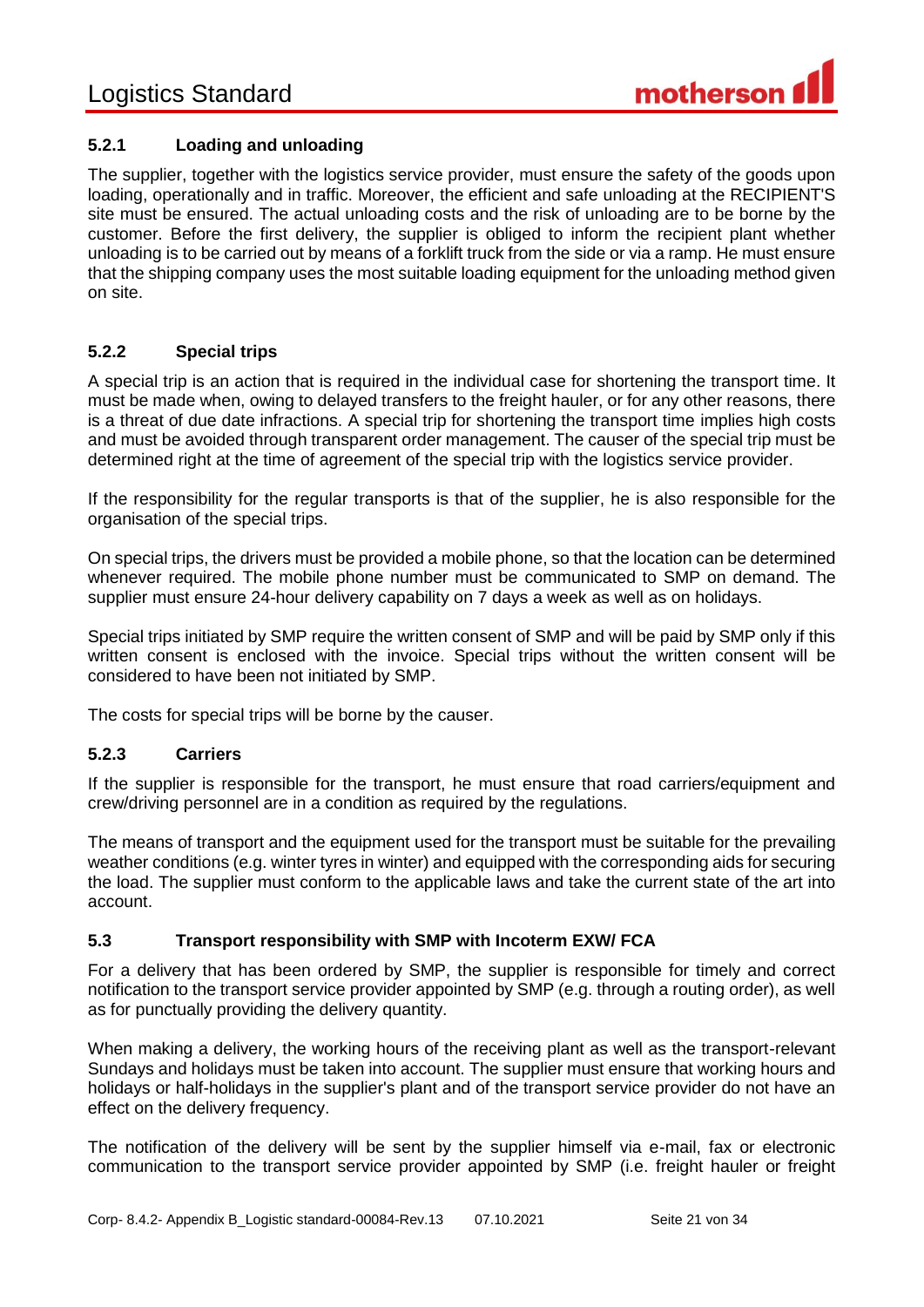# Logistics Standard

forwarder). Provided that nothing to the contrary has been agreed, the form of the transport service provider or the freight hauler or forwarder is used for this purpose.

## <span id="page-21-0"></span>**5.3.1 Loading and unloading**

The sender undertakes the loading of the goods to the transportation means provided by the transport service provider/ freight hauler. The sender is responsible for ensuring that the goods are loaded such that they are secure in transport. For this purpose, he must conform to the current state of the art and to the applicable laws.

If no special loading plan has been agreed in the logistics agreement, the loading must be performed in such a way that unloading is efficiently possible at the SMP plant.

The transport service provider/ freight hauler is responsible for parking the vehicle and opening the tarpaulin or the doors. The transport service provider must secure the load and perform the securing in such a way that the load is transported securely.

#### <span id="page-21-1"></span>**5.3.2 Shortfall**

If the goods to be picked up and provided are not available in the required quantities, the available goods, as provided by the supplier, are loaded. The supplier must inform the scheduler of the SMP plant about the shortfall immediately, but at the latest, before the departure. The accompanying papers must be adjusted accordingly by the supplier before the pick-up.

SMP reserves the right to invoice the supplier for any costs that may be incurred owing to the shortfall freight as well as the costs of transport of the shortfall that has to be dispatched at a later time by a special trip. Before the first delivery, the supplier is obliged to inform the receiving plant whether unloading is to be carried out by means of a forklift from the side or via a ramp. He must ensure that the shipping company uses the most suitable loading equipment for the unloading method given on site.

#### <span id="page-21-2"></span>**5.4 Transport regulation with Incoterm CIP**

The Incoterm CIP scheme is roughly a mixture of the FCA and DAP schemes.

The provision of goods and the transfer of risk of delivery are carried out in accordance with the rules for FCA deliveries. The costs are very much based on the rule for deliveries according to DAP. In order to prevent disputes, the corresponding purchase or supply contract should specify which party the transport organisation has to carry out.

#### <span id="page-21-3"></span>**5.5 Loading Plan**

Insofar as necessary - usually in case of several deliveries in a day - the SMP plant will distribute its requirements over the individual deliveries by means of a LOADING PLAN. On the part of the supplier, the provision and loading of the goods for the transport (FCA) or the delivery to the SMP plant (DAP or DDP) must be performed in keeping with this loading plan.

#### <span id="page-21-4"></span>**5.6 Transport documents**

When submitting a quotation, the supplier must provide the following information without fail:

\* Designation of the goods

- \* Statistical commodity code
- \* Country of origin, dispatch and trade

If the responsibility for transport is that of the supplier (DAP or DDP), the supplier must generate all the required transport documents per shipment at his own risk and cost and hand them over or transfer them to the logistics service provider / freight hauler. They are listed below:

Corp- 8.4.2- Appendix B\_Logistic standard-00084-Rev.13 07.10.2021 Seite 22 von 34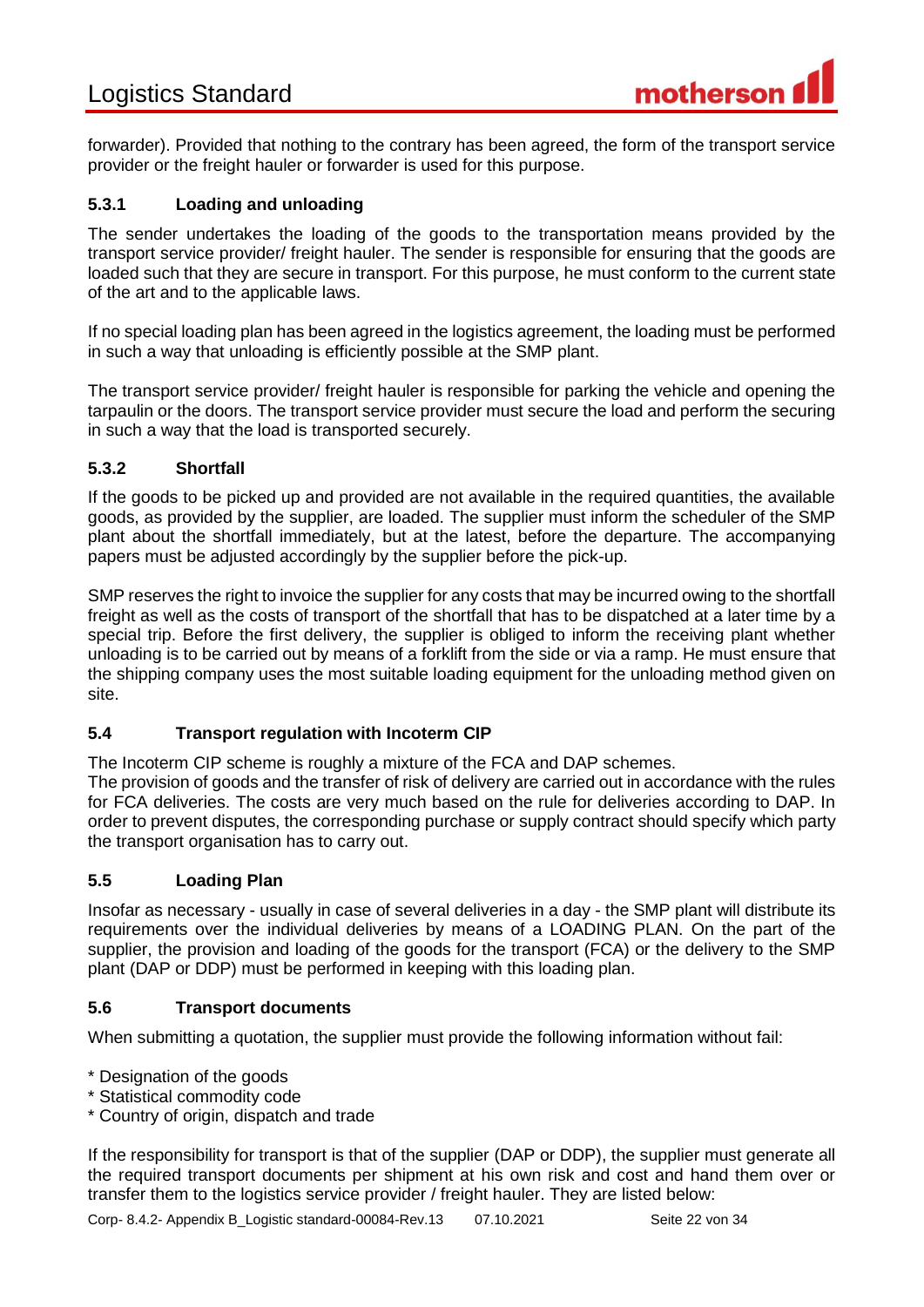

### <span id="page-22-0"></span>**5.6.1 Goods issue slip / Delivery note**

The necessary information from the goods issue slip in accordance with VDA 4912 is described in the SMP EDI Guideline. The goods issue slip contains the data of the electronic delivery note in accordance with VDI 4913.

If a goods issue slip cannot be made out in an individual case, for example, for individual special trips, a delivery note must be enclosed with the delivery, with the same information as is in the goods issue slip.

The original goods issue slip must be securely fastened externally on the packing with each delivery (for example, in a red dispatch bag) and may not be handed over to the driver of the freight forwarder.

The supplier guarantees that the goods that are loaded tally with the goods issue slip in all respects. If the goods issue slip/delivery note are not available to SMP at the time of goods receiving, or if it is incomplete, SMP reserves the right to return the goods to the sender at the sender's costs.

If there is a discrepancy between the goods issue slip and the electronic delivery note and/or the actually delivered quantity, SMP will send a complaint to the supplier indicating the actual quantities. The supplier must correct his invoice accordingly if there is no credit note procedure in use.

#### <span id="page-22-1"></span>**5.6.2 The customs papers**

If the purchase order and order placement are with a supplier whose head office is located inside the EU and the supplier produces the goods in a third country, SMP buy custom paid goods. The supplier must ensure that SMP does not appear as the customs declarant. The customs declaration and customs clearance will take place accordingly in the name and to the account of the supplier unless the sales contract otherwise stipulates.

If the ordering and order placement to the supplier takes place outside the EU, or if the supplier is registered in a third country, the sender (supplier) must hand over all the legally prescribed customs paperwork (documents, certificates) in the meaning of § 413 Section 1 of the HGB (German Commercial Code) for the goods to be dispatched to the driver of the freight forwarder or the logistics service provider. The supplier must send the complete documents to SMP

The SMP works with a customs agent for import customs clearance to ensure electronic customs clearance.

The transport documents must be communicated in accordance with the legal regulations or must be clearly attached to the goods. For transports via truck the delivery needs a CMR document.

Deliveries with T1 are permitted in exceptional cases and after prior consultation with the specialist department. A delivery with an open T1 documents to a SMP plant is not approve. The customs clearance must be done with the customs office before delivery will arrive the SMP plant.

Furthermore, the following information is indispensable for the customs declaration by SMP and must be noted on the goods issue like invoice and packaging list slip without fail:

- Collection address, if different from exporter
- Exporter, incl. contact (telephone/mail)
- Buyer (=importer), incl. contact (telephone/mail) especially for development/testing projects
- Delivery address, if different from buyer
- Invoice number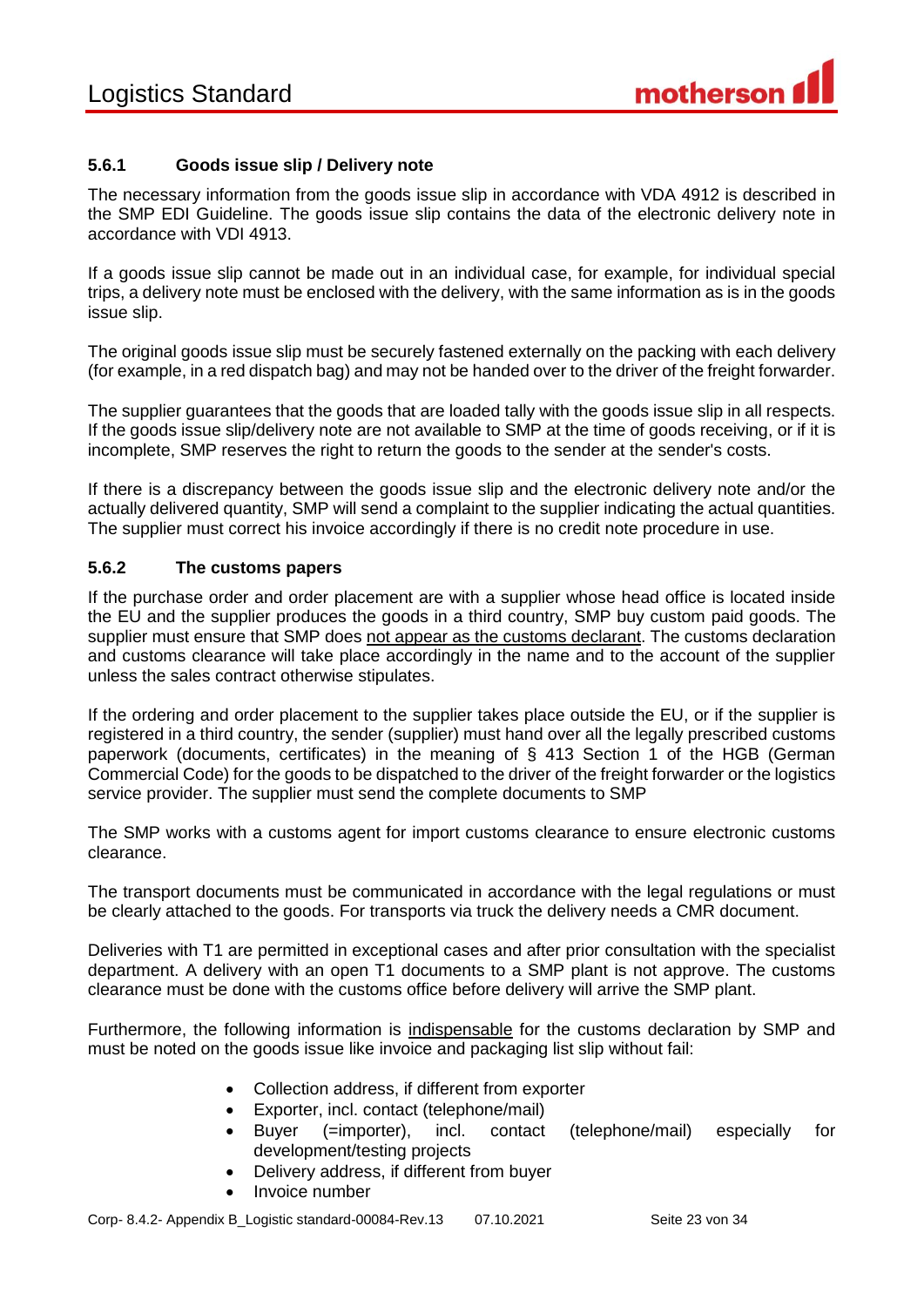

- Order number / delivery schedule number of the parts/component(s)
- Terms of delivery (Incoterms)
- Customs tariff number (HS-Code) especially for deliveries from the non EU countries -Export for pick up country
- Project description
- Clear description of the part (only "plastic part" is not accepted)
- Article number (SMP number)
- Customs tariff number (HS-Code) Import code for delivery country
- **Quantity**
- Price per unit from orderring
- **•** Total value
- Quantity of packages and weight

Moreover, whatever information is required for the official handling before delivery must be provided. If required, these must be filled out completely and truthfully, such as, for example:

- Transit declaration
- T1-/T2 papers
- Carnet -TIR / ATA
- Certificate of origin
- Forms FUR 1
- ATR
- Movement certificate (preference)
- Safety certificates/ hazardous goods sheets; materials certificate
- If required, any other documents needed for import or export (non-wood declaration etc.)

#### <span id="page-23-0"></span>**5.6.3 The way bill**

If nothing to the contrary has been agreed, the way bill must conform to the recommendations in VDA 4922. The CMR way bill must be used for international transport over land. Additional documents, such as the AWB (air way bill) etc. may be required for dispatch by sea or air.

#### <span id="page-23-1"></span>**5.7 Time window**

Compliance with the time windows in the SMP plants and SMP module centre are binding for all regular transports and must be complied with strictly. This determination is made in the logistics data sheet.

For all deliveries, compliance is required with the notifying and pick-up times specified on the dispatch instruction and the delivery due date noted on the freight forwarder's order / way bill.

The suppliers are obliged to notify the planned deliveries and possible changes via the time window system.

Correct information regarding load quantity and arrival time is required. The journey information (journey number, time, PIN) must be passed on to the truck driver. Failure to comply with the time window can be the subject of a complaint (tolerance  $+/-15$  minutes, exception: information to the incoming goods staff by the forwarding agent/delivery agent). Similarly, complaints can be made about incorrectly booked time windows in relation to the unloading point or load quantities.

Procuring factories have to ensure that all details regarding transport and distribution are clearly stated. Suppliers must challenge unclear or confusing instructions. Unauthorised deviations from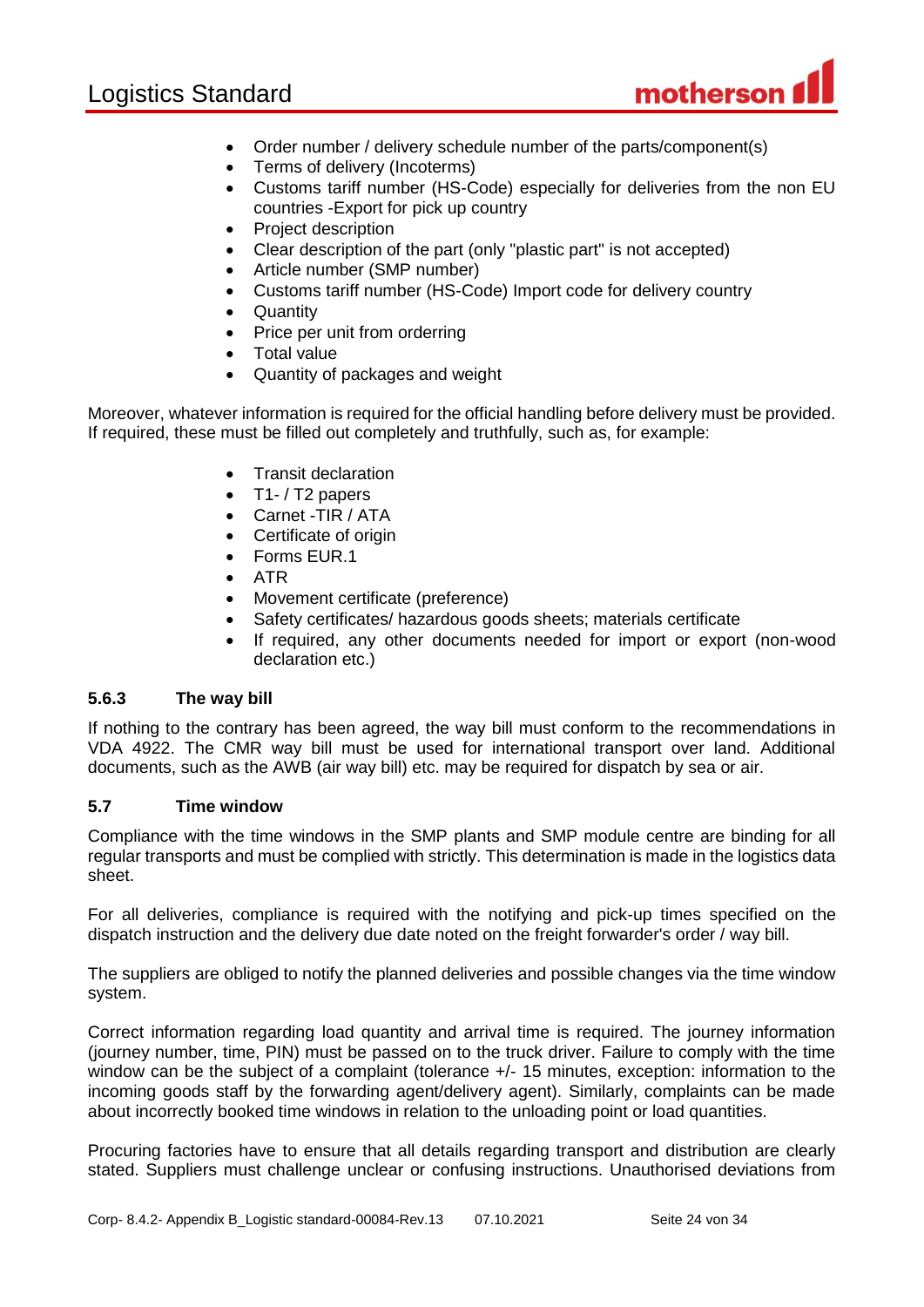these distribution instructions may result in the supplier being liable for any overcharge (including any resulting administrative charges).

The supplier undertakes to have the loading/unloading process at his loading/unloading point started within 30 minutes and run without interruption. This time starts from the moment that the logistics service provider/freight forwarder appointed by SMP reports to the goods inward section - but at the earliest, at the start of the time window specified in the logistics data sheet. SMP will invoice the supplier for wait times that exceed one hour.

#### <span id="page-24-0"></span>**5.8 Excess delivery/Short delivery**

Additional costs incurred from excess or short deliveries will be invoiced to the entity causing the excess or shortfall. Returns to the supplier will be at cost (also see Chapter 8).

#### <span id="page-24-1"></span>**5.9 Delays and later delivery**

If the supplier provides the goods too late for pick-up and/or delivers them too late, the following actions have to be carried out:

- The responsible schedulers at SMP and with the logistics service provider (freight hauler or freight forwarder) must be notified by telephone immediately and without fail, followed by a confirmation by fax or e-mail.
- In such a case, SMP cannot quarantee that there will not be any wait times at goods receiving at SMP.
- The supplier will perform all the necessary actions for fastest possible provision of the components (emergency plan). All the resultant costs (e.g. special transport) will be charged to the causer.

#### <span id="page-24-2"></span>**5.10 Not OK parts**

If supplied parts do not conform to the required and agreed quality, they will be returned by SMP, with the costs to be borne by the supplier. The supplier undertakes to provide replacement supplies within the time required by SMP (also see the emergency plan).

If the responsibility for the regular transports is that of the supplier, he is also responsible for the organisation of the special trips. Upon demand, the supplier must explain to SMP the concept for the organisation of special trips. The causer shall bear the costs.

#### <span id="page-24-3"></span>**5.11 Billing interval**

The weekly settlement shall be made as specified by SMP.

SMP reserves the right to switch to a credit note procedure: SMP shall prepare a credit note on the basis of the weekly overview. A flat rate of 1.5% of the total amount is retained as an expense allowance.

#### <span id="page-24-4"></span>**6 Part returns**

If the supplier has been nominated as the supplier for the spare parts service after a product has been discontinued from series production, the contracting parties agree that the supplier will buy back any excess materials that may be left over owing to the EOP.

Taking this agreement into consideration, upon discontinuation of a product, it will be made possible for the supplier to supply complete packing units (also see 3.3). SMP will bear the costs of return transport.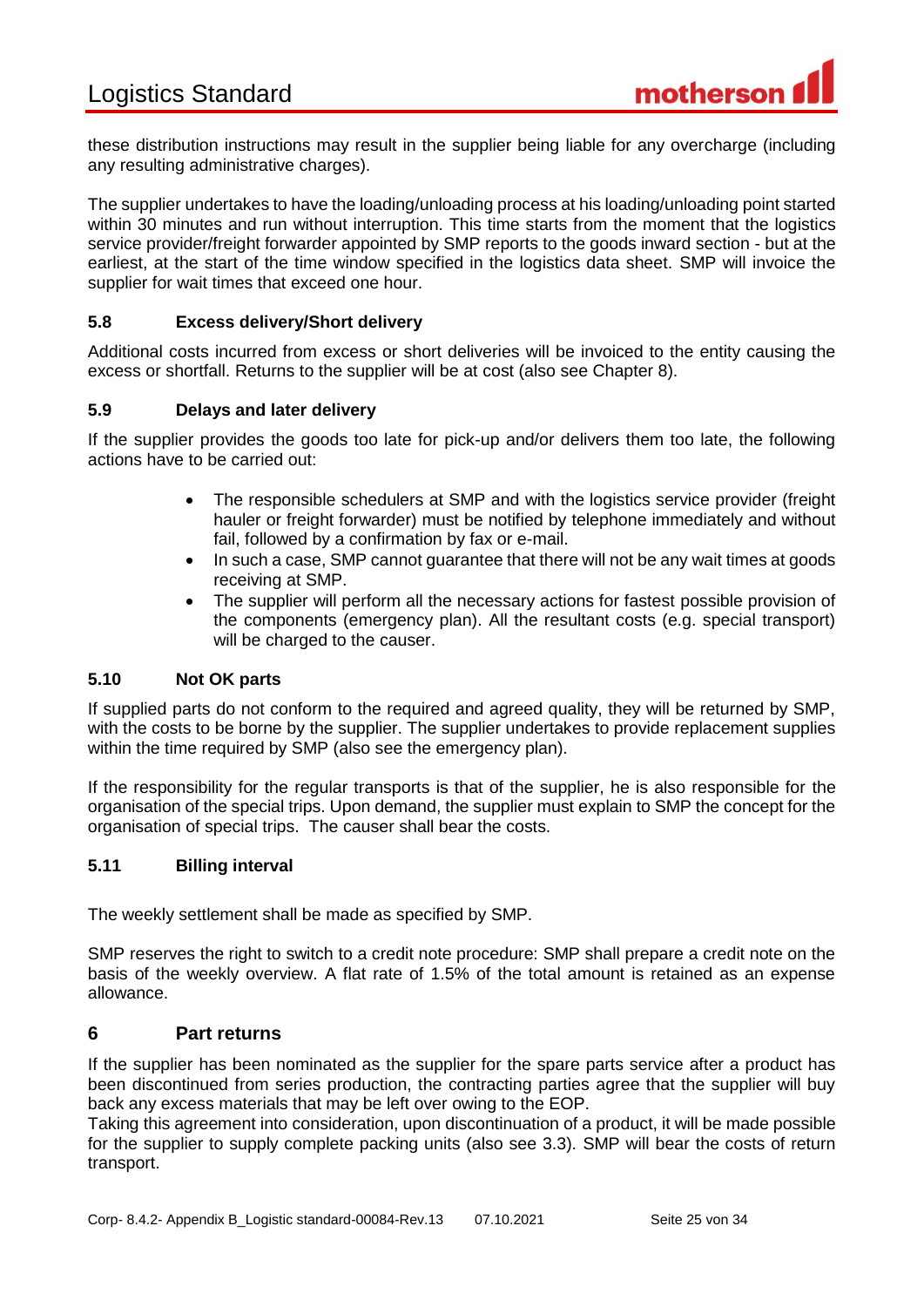

# <span id="page-25-0"></span>**7 Obligation to inform**

Basically, the supplier must inform the respective SMP plant (proactively) immediately about any events that could hamper the delivery or pick-up (e.g. production bottlenecks, accidents, traffic jams, bad weather, strikes etc.). At the beginning of the year, the list of days on which the supplier will not work, such as cultural or celebratory holidays or company holidays must be reported to SMP without being prompted to do so.

It is extremely important that the relationship between SMP and our suppliers is based on open, effective and proactive communication. Products that do not meet specifications, unauthorised changes or similar supply chain issues are a risk to SMP and our customers if they are not communicated and handled effectively. The same applies to subcontractors and service providers in the supply chain.

### <span id="page-25-1"></span>**8 Quality and logistical supplier assessment**

The data base for all supplier evaluations comes from an SAP statement. This SAP extract forms the basis for the Supplier Cockpit and SPES (replaces from 2020 that Supplier Cockpit)

The goal of the development and implementation of the Supplier Performance Management System is to measure and monitor the performance of existing suppliers in order to improve them in terms of quality, adherence to deadlines, price, total cost, general responsiveness and services to SMG customers.

The performance of the suppliers is evaluated on the basis of operational and commercial parameters. The final score of the supplier is the sum of its operating performance (85%) and commercial performance (15%). The operational performance of the supplier depends on its quality performance (51%) and delivery (34%) off.

The logistical supplier assessment consists of six parts:

| Part                                                    | Assessment factor [%] |
|---------------------------------------------------------|-----------------------|
| Premium freight                                         | 10                    |
| Over shipment (Qty.)/ early shipment (Date)             | 25                    |
| Short shipment (Qty.)/ late shipment (Date)             | 25                    |
| Delivery issues - packaging / labeling / ASN error etc. | 15                    |
| Reaction to delivery concerns                           | 15                    |
| Soft facts                                              | 10                    |

#### <span id="page-25-2"></span>**8.1 Quantity of special transports**

It is the monthly number of cases of special trips caused by the supplier. For each premium freight, the supplier receives 0 points. Each case of premium freight results in 0 %.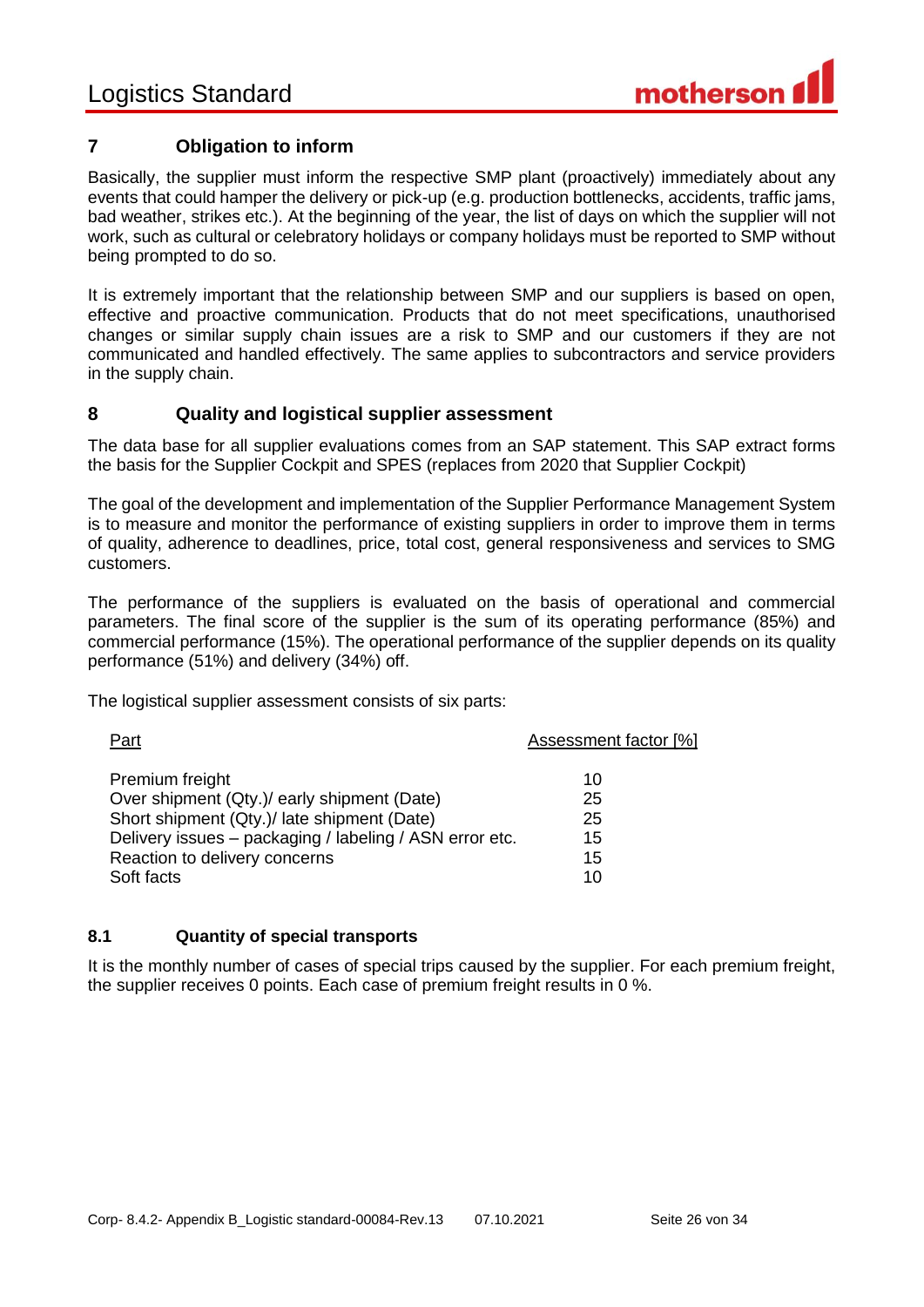

#### <span id="page-26-0"></span>**8.2 Over / to early deliveries**

The monthly number of deliveries / early shipments must be reported. For over- and early delivery, the supplier can receive 0 to 25 points, depending on the requirement.

Topic 1: If the supplier has 10 or less deliveries per month.

| <b>Quantity of NOK deliveries</b> | <b>Points</b> |
|-----------------------------------|---------------|
|                                   |               |
|                                   |               |
| >1                                |               |

Topic 2: the supplier has more than 10 deliveries per month.

| <b>Quantity of OK deliveries</b> | <b>Points</b> |
|----------------------------------|---------------|
| 100% - 95%                       | 25            |
| 95% - 85%                        | 15            |
| 85% - 66%                        | հ             |
| < 66%                            |               |

#### <span id="page-26-1"></span>**8.3 Under / to late deliveries**

The monthly number of deliveries / early shipments must be reported. For under- and to late delivery, the supplier can receive 0 to 25 points, depending on the requirement.

Topic 1: If the supplier has 10 or less deliveries per month.

| <b>Quantity of NOK deliveries</b> | <b>Points</b> |
|-----------------------------------|---------------|
|                                   | 25            |
|                                   |               |
| \1                                |               |

Topic 2: the supplier has more than 10 deliveries per month.

| <b>Quantity OK deliveries</b> | <b>Points</b> |
|-------------------------------|---------------|
| 100% - 95%                    | 25            |
| $95\% - 85\%$                 | 15            |
| 85% - 66%                     | 6             |
| < 66%                         |               |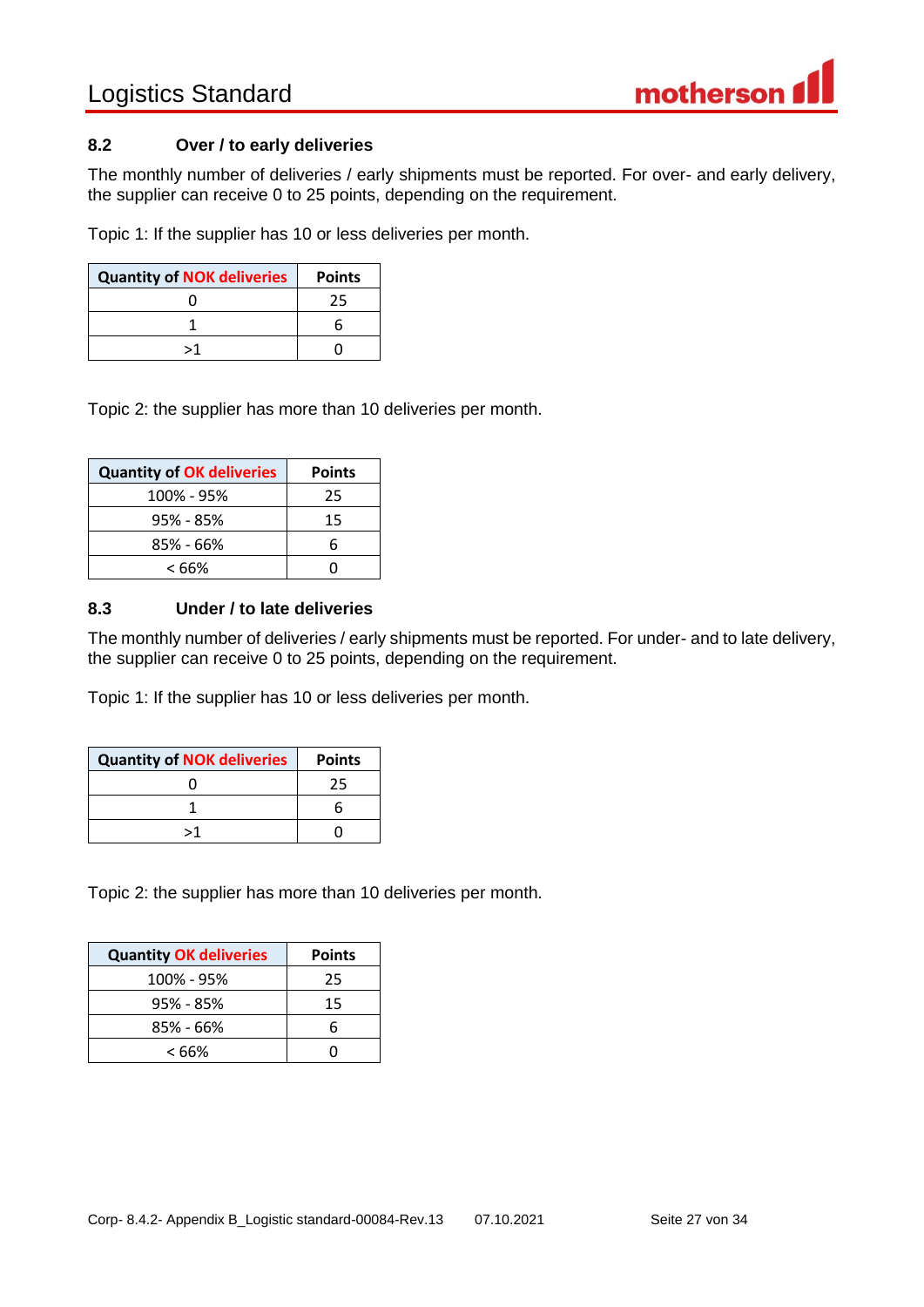

# <span id="page-27-0"></span>**8.4 Logistical delivery quality**

SMP demands a 100% logistical delivery quality. The following fault cases are evaluated for the logistical delivery quality:

| $\Box$ IC02: (LF) Labelling instruction infringement                     |
|--------------------------------------------------------------------------|
| $\Box$ IC03: (LF) Packing wrong                                          |
| $\Box$ IC09: (LF) Wrong labeling                                         |
| $\Box$ IC16: (LF) Dirtying storage/transport                             |
| $\Box$ IC29: (LF) Wrong delivery                                         |
| $\Box$ IC37: (LF) Transport damage                                       |
| □ IC38: (LF) Call-off over/under delivery                                |
| $\Box$ IC43: (LF) Delivery documents/ data communication formally faulty |
| $\Box$ IC44: (LF) Delivery note quantity difference                      |
| □ IC45: (LF) Delivery outside goods receiving opening hours              |
| $\Box$ IC46: (LF) Premium freight                                        |
| $\Box$ IC48: (LF) Delivery outside time window                           |
| IC49: (LF) Change status incorrect/ missing                              |

A complaint is triggered per fault case. SMP reserves the right to charge the supplier for costs arising from the fault cases. The costs are listed under General Terms and Conditions of Purchase). Corrective actions must be provided in 8D report format. All problem solving tools and the effectiveness of the corrective actions must be reported. The supplier's failure to provide timely 8D reports triggers a new charge or claim.

| <b>Quantity of logistical fails</b> | <b>Points</b> |
|-------------------------------------|---------------|
|                                     | 15            |
|                                     | 12            |
|                                     |               |
|                                     |               |
|                                     |               |

# <span id="page-27-1"></span>**8.5 Reaction time**

The monthly number of on-time, delayed corrections of delivery problems (response time to 8D reports) must be reported. The supplier receives 0 to 15 points for responding to delivery problems.

#### <span id="page-27-2"></span>**8.6 Informational linkage and soft facts**

Informational linkage is the continuous, gap-less fulfilment of the SMP EDI Guideline, which is a document that also applies together with the logistics standard.

The points assignment of the Soft Facts depends on the following criteria: Reaction time / Conduct, Info-conduct, Reachability / Representation, Open-mindedness about project, and hotline 24/7.

# <span id="page-27-3"></span>**8.7 Self-evaluation based on Global MMOG/LE**

The "Logistics Evaluation" is based on the 'Global Materials Management Operations - Guidelines'. By means of a multiple-choice questionnaire, it allows an evaluation of the logistical capability of a supplier. The supplier himself can perform the evaluation. Effective use requires answering the questions as honestly and objectively as possible.

The logistics evaluation allows an estimate of the risks prevailing with regard to the future supply security. In view of the cooperative collaboration, a joint analysis is, naturally, a matter of course.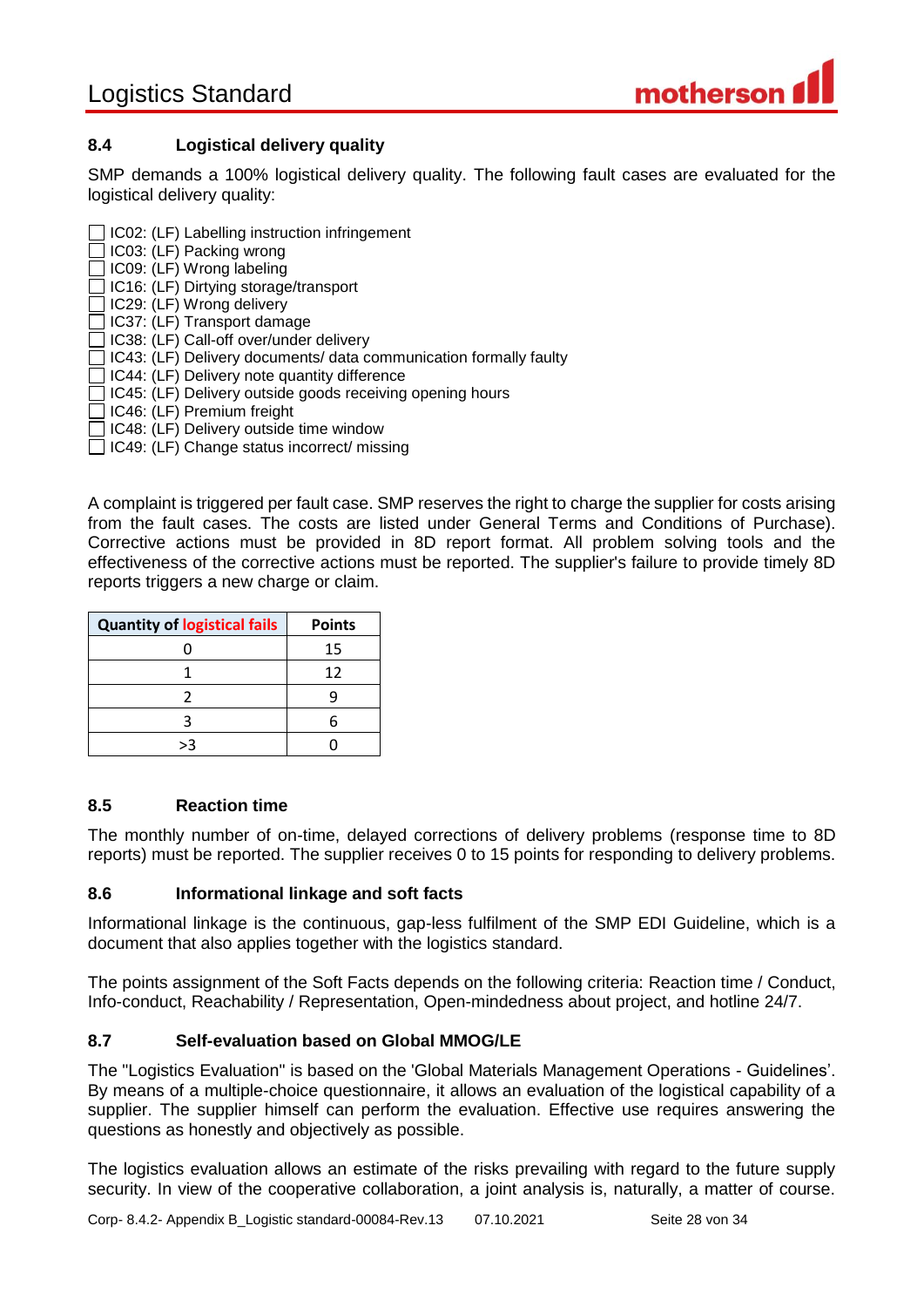What is involved here is not so much the evaluation of individual details, but determining the important action areas for improving the performance of the supplier.

The questionnaire can be found in the German translation of the SMP Internet page. Additional information can also be found at www.odette.org. The Logistics Evaluation has to be performed at the start of the project and upon request by SMP. To what extent GMMOG/LE is performed completely or only partially depends on the scope of the project under inquiry or assignment. For service scopes to the customers Ford and GM, an annual performance is mandatory.

### <span id="page-28-0"></span>**9 Logistics quotation generation**

#### <span id="page-28-1"></span>**9.1 Definition and delimitation of A-price, B-price and logistics costs**

The A-price includes the entire handling cost, all the required quality-assuring actions, as well as the administrative activities up to the point of transfer in accordance with the delivery conditions Incoterms® 2020 FCA "free carrier" (free freight hauler…specified location). For international suppliers (sea freight), instead of FCA, the Incoterms<sup>®</sup> 2020 FOB "free on board" (free on board ... specified port) applies.

The limit between the A/B prices is defined by the location of the last value addition.

The B-price comprises the A-price + logistics costs.

The logistics costs include, apart from the freight costs, the load carrier costs as well as costs of maintaining and handling external stores.

#### <span id="page-28-2"></span>**9.2 Components of A-price**

The A-price includes the entire handling cost, all the required quality-assuring actions, as well as the administrative activities up to the point of transfer in accordance with the delivery conditions Incoterms® 2010 FCA "free carrier" (free freight hauler…specified location).

#### <span id="page-28-3"></span>**9.2.1 Handling effort**

The handling effort includes, in particular:

- Packing in load carriers (containers, boxes)
- Clear marking of the parts or the load carriers and loading units in accordance with the SMP EDI Guideline.
- Loading the loading unit on the freight carrier
- $\bullet$

#### <span id="page-28-4"></span>**9.2.2 Quality-assuring measures**

The quality-assuring measures comprise, in particular, the following:

- Cleaning the load carrier (also removing labels)
- Conservation
- Packed including parts protection (quality-assuring action / not usable again\*)
- Compliance with the delivery conditions (parts protection, conservation)
- Provision of normal commercial single-use packaging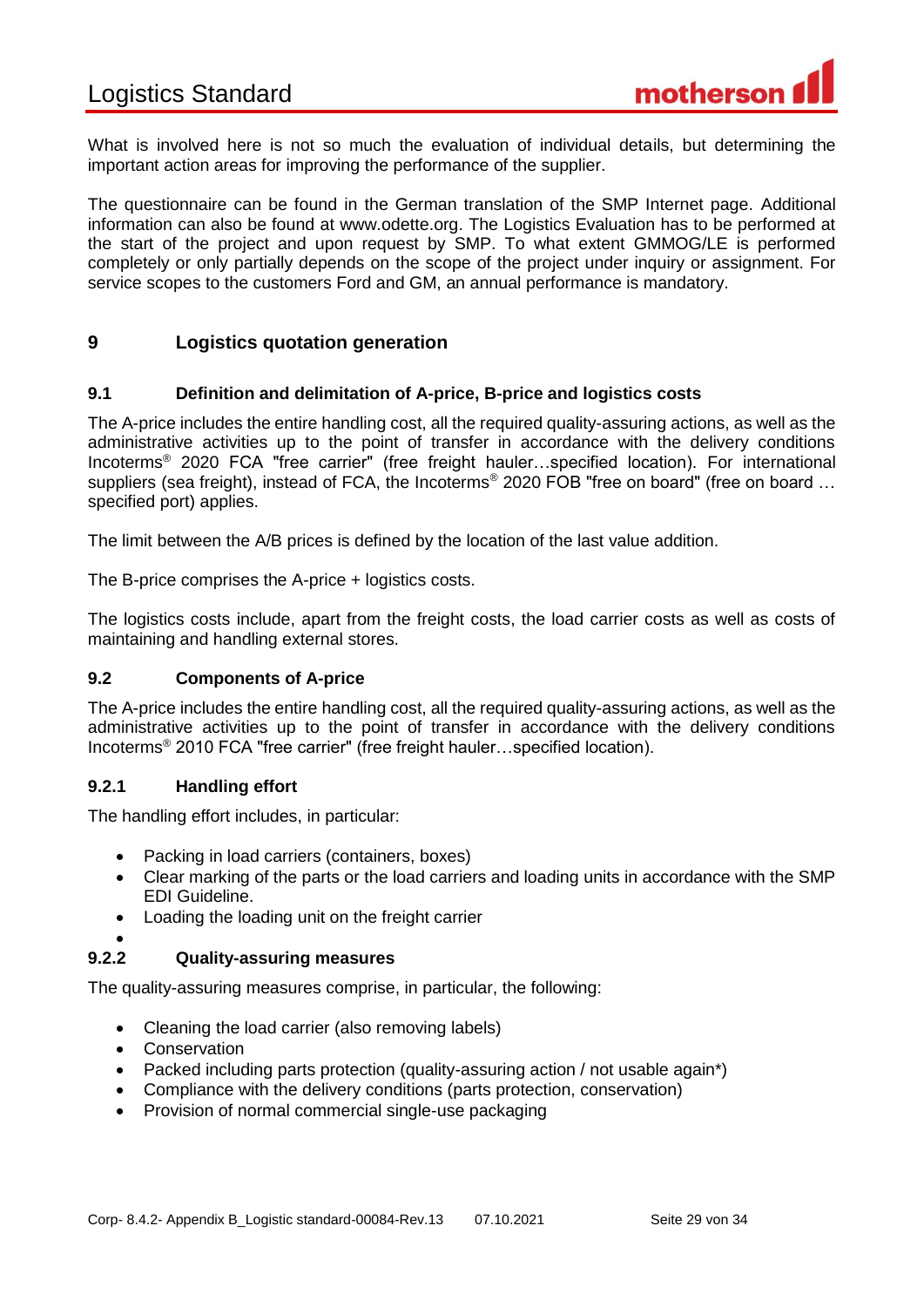

# <span id="page-29-0"></span>**9.2.3 Administrative activities**

The administrative activities include:

- the data exchange required with the delivery process (reception, transmission)
- Generation of all the dispatch papers including other costs (customs clearance, etc.)

\*Parts protection: Load carrier cladding, intermediate layers, dust covers, closing plugs, PE bags, transport securing devices, paper, single-use partitions, blister packaging, adhesive foil, air bubble foil, filling material

The pre-logistics costs (e.g. transport and load carrier costs for raw and pre-production materials) are a part of the A-price.

#### <span id="page-29-1"></span>**9.3 Components of the logistics costs**

The logistics costs include, apart from the freight costs, the load carrier costs as well as costs of maintaining and handling external stores.

#### <span id="page-29-2"></span>**9.3.1 Freight costs**

- Full transport including all auxiliary costs (costs FCA from supplier location of the supplier / FOB port of shipping up to transfer point in the supply location of the supplier up to DDP receiving plant SMP)
- Empties transport including all auxiliary costs (FCA from SMP supplying plant up to the delivery location of the supplier)

#### <span id="page-29-3"></span>**9.3.2 Load carrier costs**

- Planning and development of the load carrier
- Investment or rental of the load carrier
- Upkeep
- Overseas packing
- Other required load carrier protective packaging (could be single-use protection)

#### <span id="page-29-4"></span>**9.3.3 Costs of maintaining external stores, and handling**

- Unloading
- Repacking into load carriers agreed upon with SMP (in case of sea freight, may be in singleuse packaging)
- Picking and sequencing
- Storage
- Transport and provisioning up to the point of transfer according to the delivery condition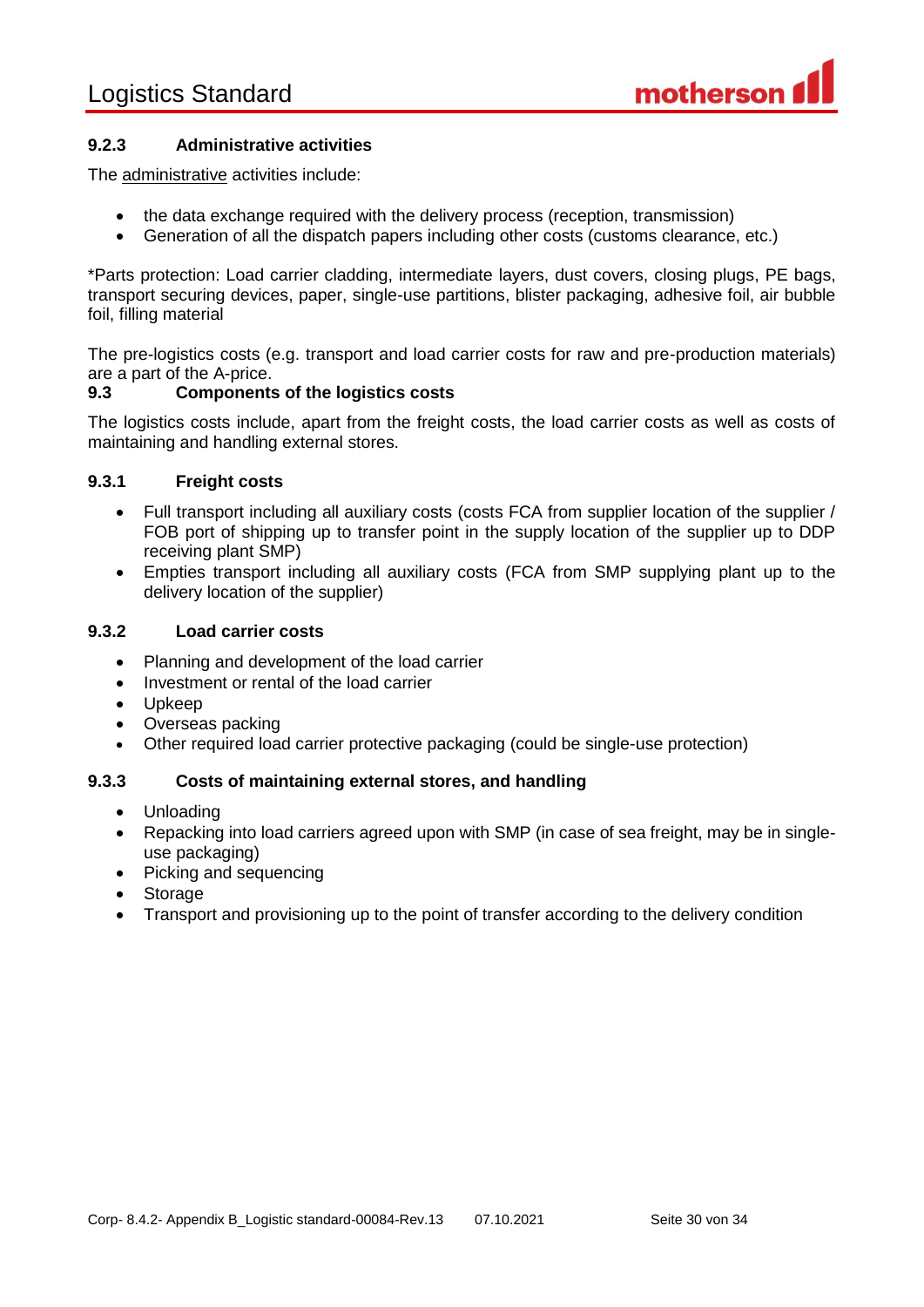# Logistics Standard



# <span id="page-30-0"></span>**9.4 B-price Inquiry**

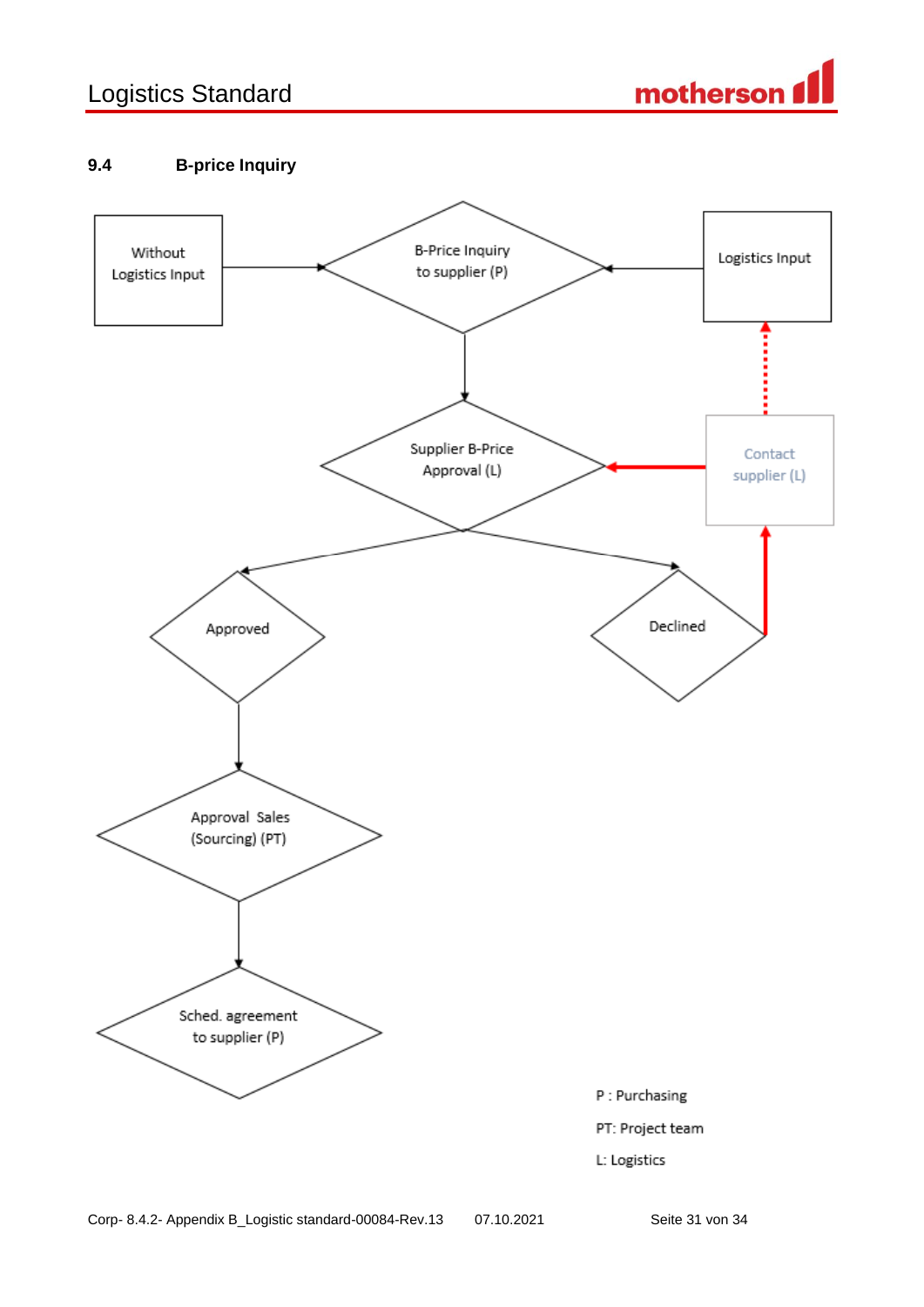## <span id="page-31-0"></span>**9.5 Composition of A- and B-price without the usage of regional warehouses**



### <span id="page-31-1"></span>**9.6 Composition of A- and B-price with the usage of regional warehouses**



The individual components should be specified in the costing sheet.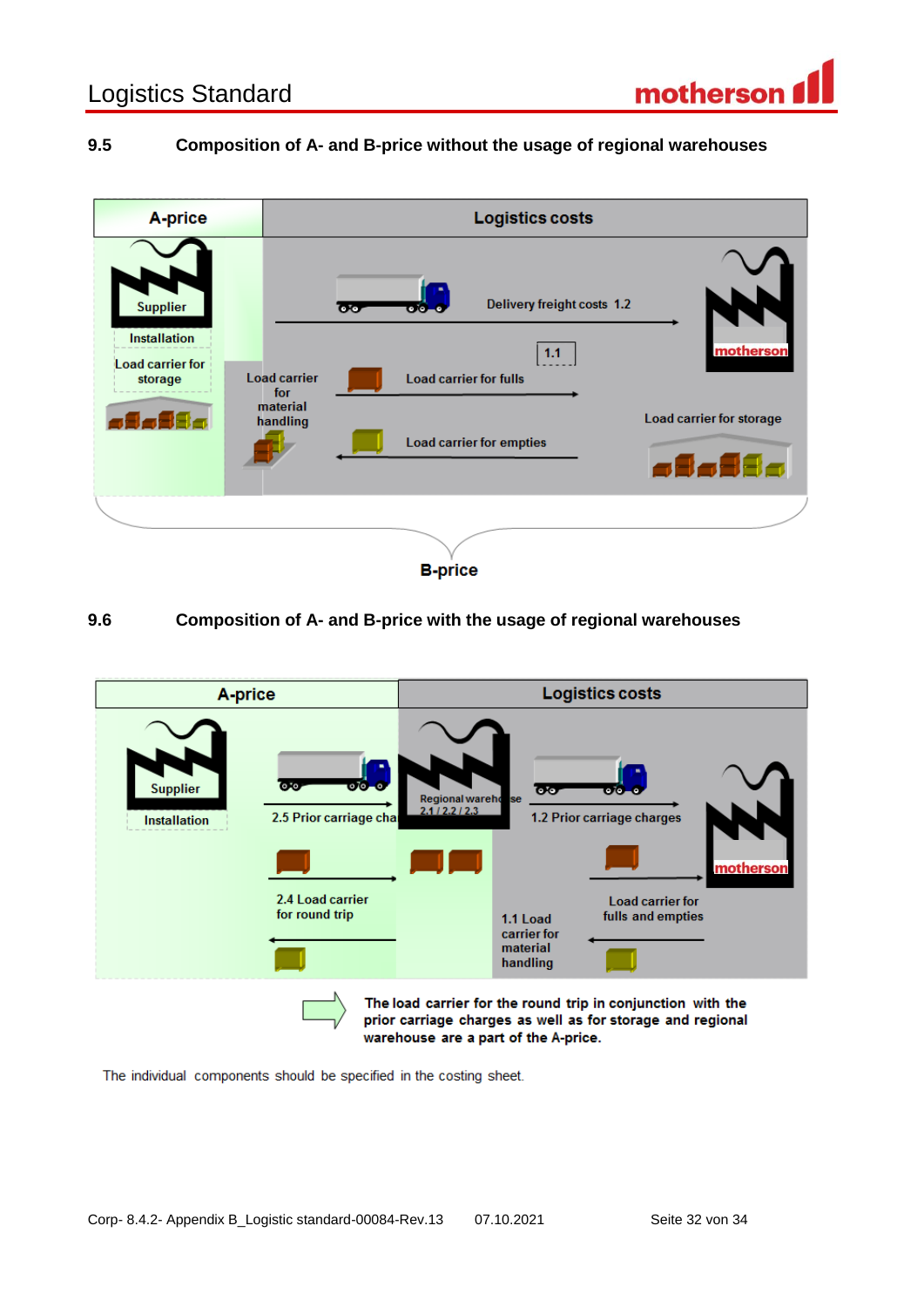

# <span id="page-32-0"></span>**10 Other Documents**

The following other documents are a part of the logistics standard:

- Calculation sheet for logistics costs
- Packaging guideline
- Load carrier catalogue
- Packaging data sheet
- EDI Guideline
- Odette recommendation Global MMOG/LE

After award of order, additionally:

- Logistics data sheet
- Packaging data sheet for series packing
- Packaging data sheet for exception packing
- Dispatch instruction (for FCA regulation)
- Communications data sheet (EDI data sheet)
- Emergency concept
- Packaging Guideline VSC
- Packaging Guideline plant Schierling

# <span id="page-32-1"></span>**11 Terms and abbreviations**

| DELIVERY/HANDOVER:    | Transfer of ownership of the goods to the legitimate RECIPIENT. This<br>requires the acceptance by the RECIPIENT after a preceding goods<br>receiving inspection or after the prompt by the seller for carrying out<br>this goods receiving inspection.                         |
|-----------------------|---------------------------------------------------------------------------------------------------------------------------------------------------------------------------------------------------------------------------------------------------------------------------------|
| <b>CONSIGNER:</b>     | The person or company that actually hands over the goods to the<br>freight forwarder - not the customer of the freight forwarder.                                                                                                                                               |
| EDI:                  | English abbreviation Electronic Data Interchange                                                                                                                                                                                                                                |
| <b>RECIPIENT:</b>     | The person or company (address) designated in the consignment<br>order or transport document to whom the goods are to be dispatched.                                                                                                                                            |
| DELORD:               | EDIFACT message: With this type of message, the individual<br>KANBANS are transmitted to the supplier in the form of a quantity<br>demand.                                                                                                                                      |
| <b>FREIGHT HAULER</b> | The person or company carrying out the transport of goods on land,<br>over water or by air.                                                                                                                                                                                     |
| GOODS:                | All products that SMP obtains from its suppliers, including the relevant<br>LOAD CARRIERS or other PACKING MATERIAL, empties,<br>packaging material or external packaging.                                                                                                      |
| INCOTERMS® 2020       | International Commercial Terms are uniform, harmonised<br>$=$<br>international rules for designing commercial contract forms in<br>international goods trade, authored by the International Chamber of<br>Commerce in Paris. They govern the rights and responsibilities of the |

Corp- 8.4.2- Appendix B\_Logistic standard-00084-Rev.13 07.10.2021 Seite 33 von 34